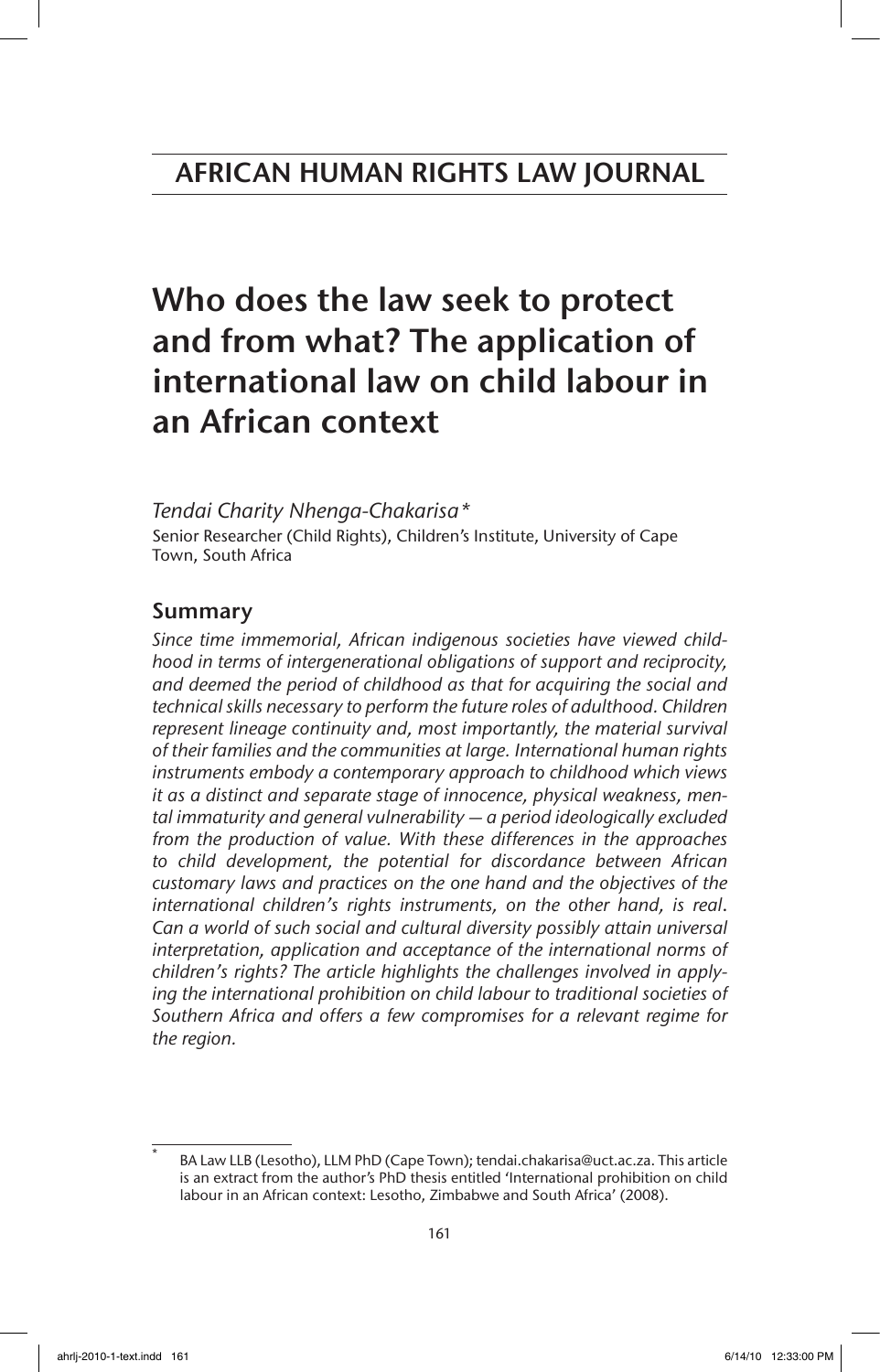# Introduction

'The term "child labour" is an emotive one.<sup>1</sup> For some people it conjures up images of dirty, malnourished children shackled in chains, while for others, particularly those of the developing world, the term simply means the work done by children with no negative connotation attached to it. It is, however, the media images of suffering children that have prompted a global explosion of interest in the activities of children and fuelled the crusade against child labour.

Human rights activists and health and educational professionals describe child labour as abusive. They say it involves working for long hours under 'dangerous' and 'unhealthy' conditions, with a lack of physical and social security, and minimal remuneration. Labouring children are deprived of the freedom to play or rest, not to mention the time to devote to their education.<sup>2</sup> All these factors cause 'irreversible physical and psychological damage' to a child or even death.

Between 1919 and the early 1970s, the International Labour Organization (ILO) enacted numerous conventions regulating the minimum age of employment of children in various sectors.<sup>3</sup> In 1973, the international crusade against child labour reached an important milestone with the adoption of the Convention Concerning Minimum Age for Admission to Employment (Minimum Age Convention).<sup>4</sup> By applying its provisions to all areas of economic activity, the Convention expanded prior sectoral coverage to include 'all employment or work'. With this Convention, the ILO committed itself, for the first time, to achieving the total abolition of child labour, and thus urged member states to institute national policies in order, ultimately, to bring an end to children's involvement in employment. The ILO obliged states to

<sup>1</sup> J McKechnie & S Hobbs 'Child labour: A global phenomenon?' (1999) 8 *Child Abuse Review* 87.

<sup>&</sup>lt;sup>2</sup> Human Rights watch 'Child labor' http://hrw.org/children/labor.htm (accessed 14 June 2007).

Eg, the Convention Fixing the Minimum Age for Admission of Children to Industrial Employment (C 005) of 1919; the Convention Concerning the Night Work of Young Persons Employed in Industry (C 006) of 1919; the Convention Fixing the Minimum Age for Admission of Children to Employment at Sea (C 007) of 1920; the Convention Concerning the Age for Admission of Children to Employment in Agriculture (C 010) of 1921; the Convention Fixing the Minimum Age for the Admission of Young Persons to Employment as Trimmers or Stokers (C 015) of 1921; the Convention concerning the Age for Admission of Children to Non-Industrial Employment (C 033) of 1932; the Convention Concerning the Restriction of Night Work of Children and Young Persons in Non-Industrial Occupations (C 079) of 1946; the Convention Concerning the Minimum Age for Admission to Employment as Fishermen (C 112) of 1959; the Convention Concerning the Minimum Age for Admission to Employment Underground in Mines (C 123) of 1965.

<sup>4</sup> C 138 adopted on 26 June 1973 and entered into force on 19 June 1976. K Hanson & A Vandaele 'Working children and international labour law' (2003) 11 *International Journal of Children's Rights* 99.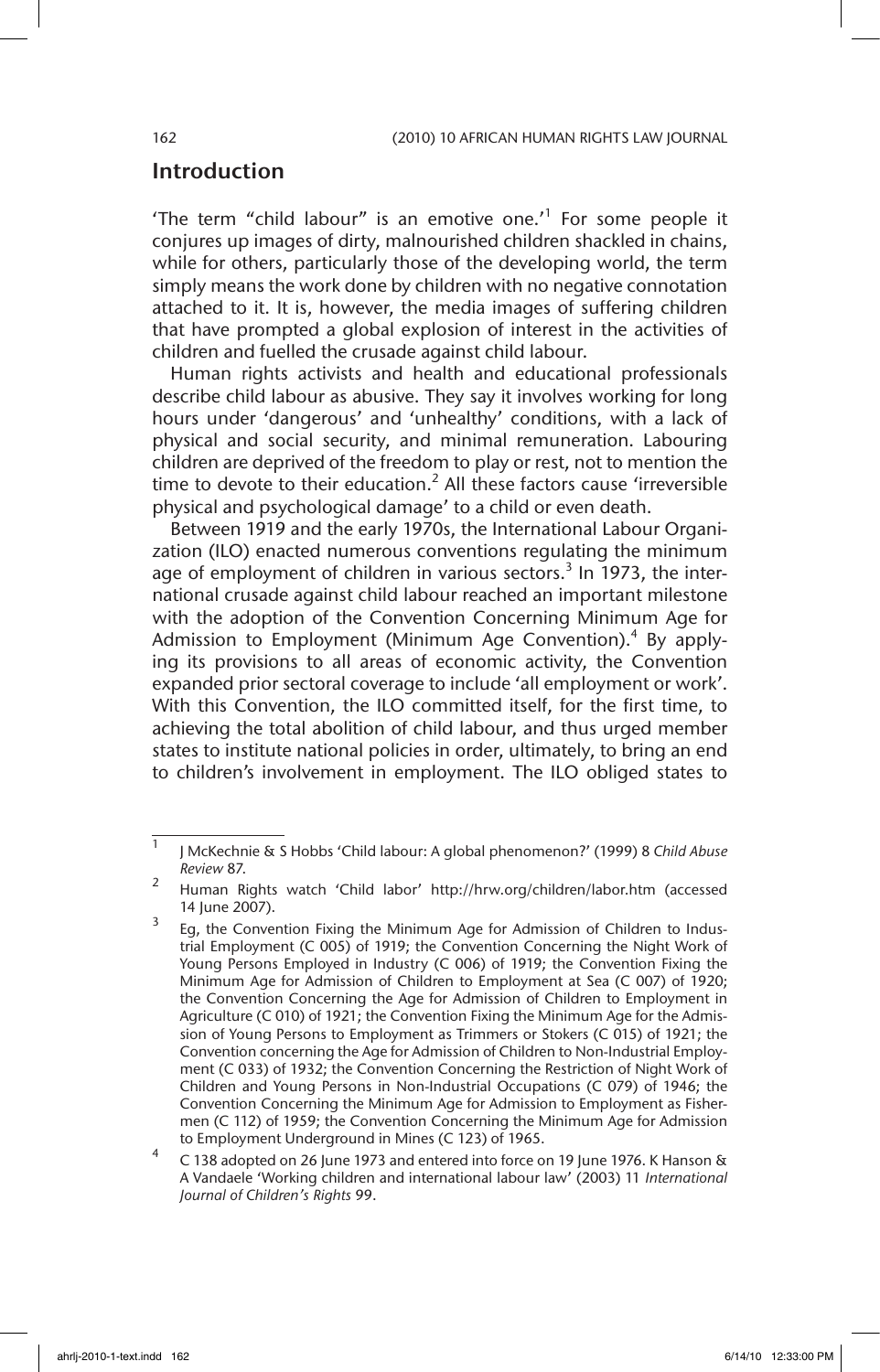progressively raise the minimum age for admission to work, 'consistent with the fullest physical and mental development of young persons'.<sup>5</sup>

The minimum age standards expressed an ideal of childhood as a 'privileged phase of life, properly dedicated only to play and schooling, and with an extended period of dependence during which economic activity is discouraged or actually denied'.<sup>6</sup> It would seem that the Minimum Age Convention was motivated by an assumption that, if the minimum age were raised, the physical and mental development of children would be enhanced since they would not be allowed to work until mid-adolescence. It set the minimum age at 15. $^7$  Countries with relatively undeveloped economies and educational facilities were allowed temporarily to adopt a lower standard of 14, as long as employers' and workers' organisations were in agreement.<sup>8</sup>

The Convention also applied different minimum ages to light and hazardous work. It set the minimum age for light work at  $13$ , but that could be lowered to 12 in developing countries on condition that it did not impede schooling.<sup>10</sup> For dangerous work, the Convention set a limit of 18, and allowed children aged 16 to undertake such work only if their safety and morals were fully protected and they received sufficient specific instruction or professional training.<sup>11</sup>

Standards set in this Convention, like those preceding it, were linked to schooling. The treaty expressed this tradition by stipulating that 'the minimum age shall not be less than the age of completion of compulsory schooling'.<sup>12</sup> Where the maximum age of compulsory schooling was above 15 years, the minimum age of employment was accordingly raised.<sup>13</sup>

From the early 1980s, international concerns about children's rights produced more instruments on children's issues which brought a new understanding of the phenomenon of child labour. In November 1989, the United Nations (UN) General Assembly adopted the Convention on the Rights of the Child (CRC), an instrument providing a wide range of entitlements for children.<sup>14</sup> By September 1990, the Convention had

<sup>5</sup> Art 1; J Boyden *et al What works for working children* (1998) 188.

<sup>6</sup> Boyden *et al* (n 5 above) 195.

Art 2(3). The Convention was supplemented by Recommendation 146 which advocated the raising of the minimum age to 16 years. In general, the recommendation provides the broad framework and essential policy measures for both the prevention of child labour and its elimination. It, however, recommends that the 'minimum age' should be fixed at the same level for all sectors of economic activity.

<sup>8</sup> Art 2(4). Boyden *et al* (n 5 above) 195 188.

 $\int_{10}^{9}$  Art 7(1).

 $10^{10}$  Art 7(4).

<sup>&</sup>lt;sup>11</sup> Arts 3(1) & (3).

<sup>&</sup>lt;sup>12</sup> Art 3. Hanson & Vandaele (n 4 above) 99.

 $14$  Art 2(3).

<sup>14</sup> GA Res 44/25, annex, 44 UN GAOR Supp (No 49) 167, UN Doc A/44/49 (1989), entered into force 2 September 1990.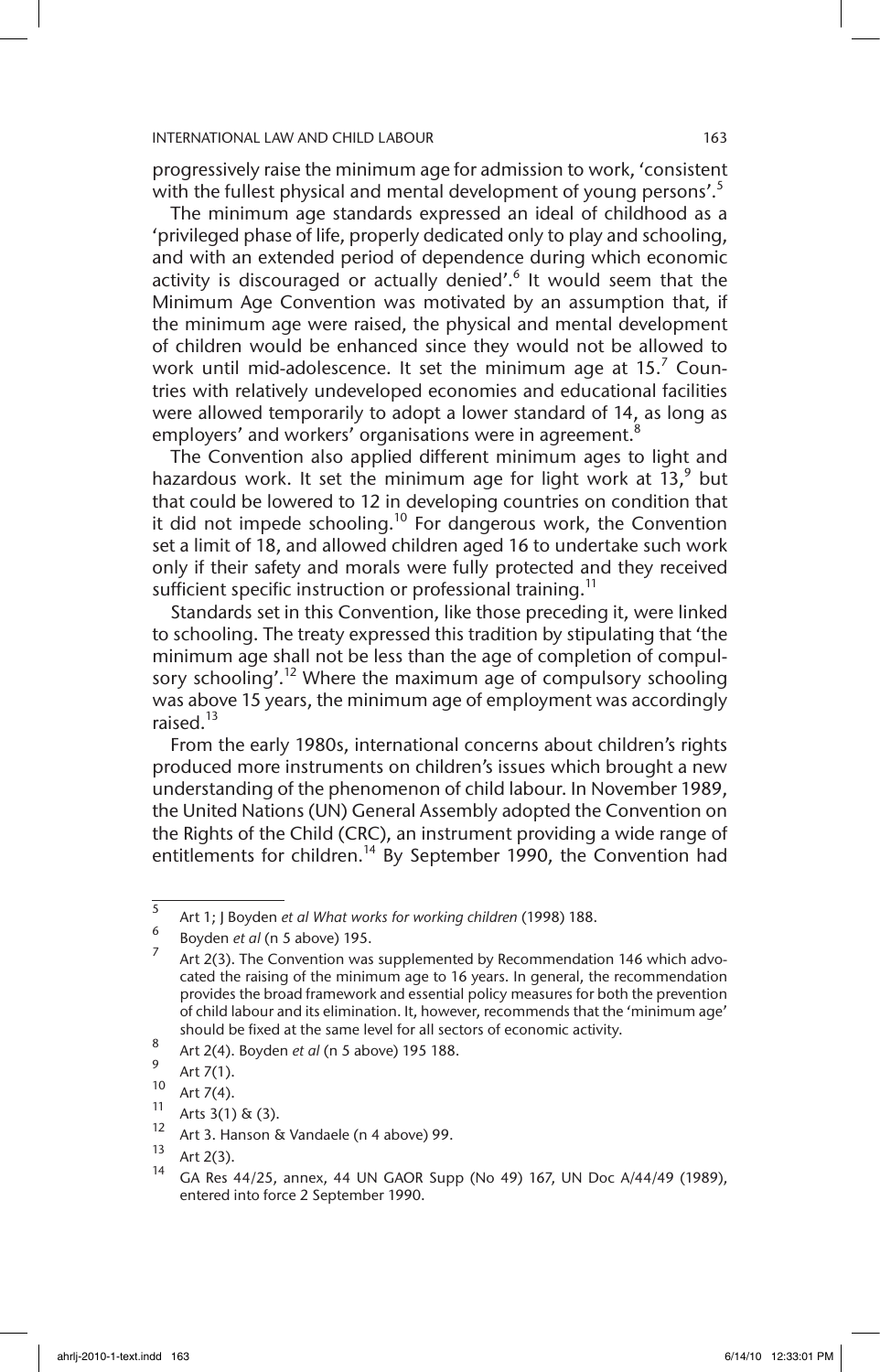entered into force and, by the turn of the century, a record 191 states had ratified it.<sup>15</sup> With regard to child labour, the Convention specifically provided as follows:16

State parties [are to] recognise the right of the child to be protected from economic exploitation and from performing any work that is likely to be hazardous or to interfere with the child's education, or to be harmful to the child's health or physical, mental, spiritual, moral or social development.

With this provision, CRC laid the foundation for a renewed understanding of the concept of child labour (although it did not define the term). Child labour could now be determined not according to the activity (as previous ILO Conventions provided), but according to the effect of the activity on the children concerned. Using the effects of the activity on the child as a point of departure altered numerous aspects of dealing with child labour. Firstly, any labour activity, regardless of whether it takes place at a work place or in the child's home, could be deemed unacceptable if it was detrimental to the development of the child. This meant that the millions of children (mainly girls) taken out of school to do housework were now classified as children engaging in child labour. Although CRC was not the first UN Convention to provide for child labour, it enlarged the scope of the prohibition of economic exploitation.<sup>17</sup>

In June 1999, the ILO adopted the Convention Concerning the Prohibition and Immediate Action for the Elimination of the Worst Forms of Child Labour (Worst Forms of Child Labour Convention).<sup>18</sup> By November 2000, the Convention had entered into force. To date, 171 of the 183 member states of the ILO have ratified it.<sup>19</sup>

The Worst Forms of Child Labour Convention reflects a global consensus that there should be an immediate end to offensive forms of child labour. It seeks to complement existing international instruments such as the Minimum Age Convention (which is aimed at the overall abolition of child labour).<sup>20</sup>

The Convention came up with two categories of unacceptable labour: the worst forms and work hazardous to the physical, emotional and moral wellbeing of the child. The worst forms include slavery, debt bondage, prostitution, pornography, forced recruitment of children for use in armed conflict, use of children in drug trafficking and other illicit

<sup>15</sup> United Nations treaty collection http://www.treaties.un.org (accessed 26 March 2010).

 $16$  Art 32(1).

 $17$  Art 10(3) of the International Covenant on Economic, Social and Cultural Rights prohibited the exploitation of children.

 $\frac{18}{19}$  ILO Convention 182.

List of ratifications for ILO Convention 182 http://www.ilo.org/ilolex/cgi-lex/ratifce. pl?C182 (accessed 26 March 2010).

<sup>&</sup>lt;sup>20</sup> It also stipulates the minimum age for admission to employment which must not be less than the age of completion of compulsory schooling.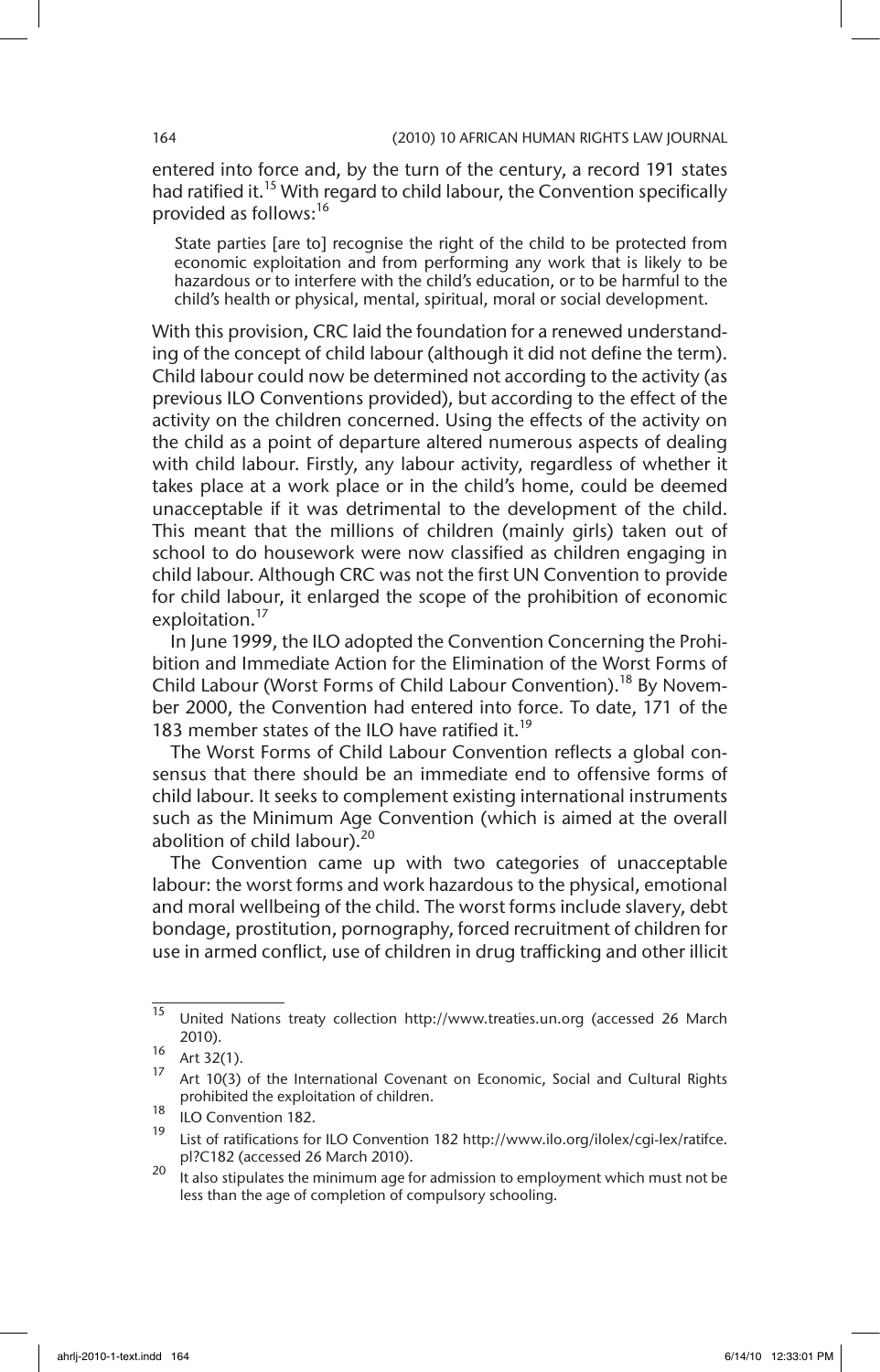activities, and all other work harmful or hazardous to the health, safety or morals of children.<sup>21</sup> Article  $4(1)$  leaves it to state members to define hazardous forms of child labour in their national legislation. Such types of work are usually conducted in legitimate sectors of economic activity and are thus called 'worst forms by condition'. These forms may be improved if, for example, they are currently affecting the health and safety of the children who engage in them. A good example are adolescents above the minimum working age engaged in conditions of work which are inherently hazardous or too arduous for them. If a young person works in a factory using machinery without safety guards, then fitting a protection device to the machine may make it non-hazardous, and then this activity would cease to fall under the category of worst forms as defined by the Worst Forms of Child Labour Convention.

Meanwhile, Africa became the first continent to adopt a children's rights treaty specially adapted to the conditions of the region. In July 1990, the Assembly of Heads of State and Government of the Organisation of African Unity (OAU) adopted the African Charter on the Rights and Welfare of the Child (African Children's Charter). It would take another nine years before the instrument entered into force. $^{22}$ 

Scholars contend that the instrument was born out of the feeling by African member-states that CRC missed important socio-cultural and economic realities of the African experience. The African Children's Charter thus prides itself on its 'African' perspective of human rights, and takes into consideration the virtues of the African cultural heritage, and the values of African civilisation which are expected to inspire and characterise the African concept of the rights and welfare of the child. $^{23}$ 

Nevertheless, it was inspired by the trends evident in the UN system. In line with CRC, the African Children's Charter provides that $^{24}$ 

[e]very child shall be protected from all forms of economic exploitation and from performing any work that is likely to be hazardous or to interfere with the child's physical, mental, spiritual, moral or social development.

 $\frac{1}{21}$  Arts 3(a)-(c). This article will not dwell on the worst forms of child labour.

To date, 45 countries out of the 53 members of the AU have ratified the Charter. http://www.africa-union.org/root/au/Documents/Treaties/treaties.htm (accessed 26 March 2010); A Lloyd 'Evolution of the African Charter on the Rights and Welfare of the Child and the African Committee of Experts: Raising the gauntlet' (2002) 10 *International Journal of Children's Rights* 179, DM Chirwa 'The merits and demerits of the African Charter on the Rights and Welfare of the Child' (2002) 10 *International Journal of Children's Rights* 157.

 $\frac{23}{24}$  Lloyd (n 22 above) 180-183.

Art  $15(2)(d)$  also encourages the dissemination of information on the dangers of child labour to all sectors of the community, having regard to the relevant ILO instruments relating to children.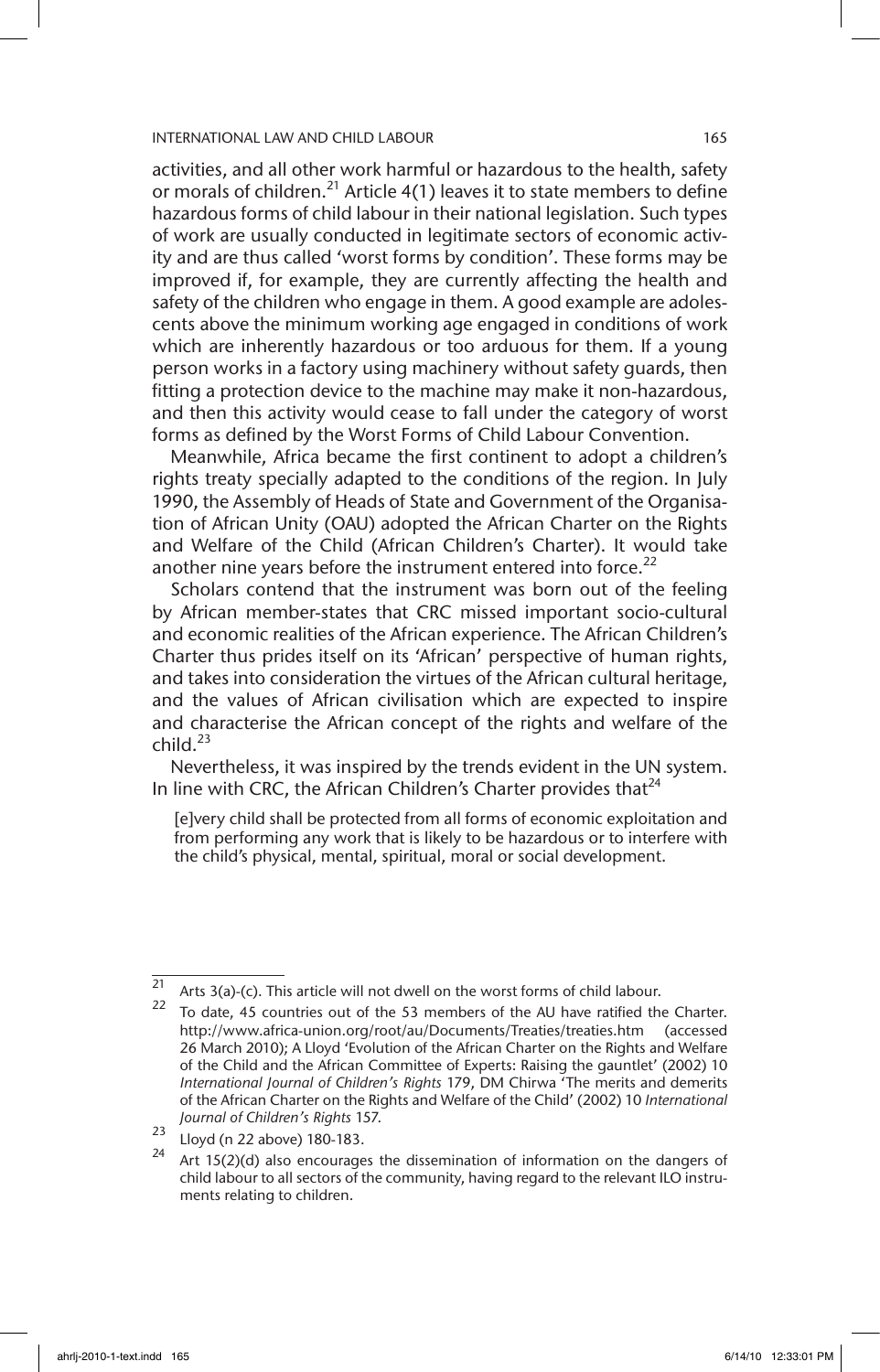It also provides for protection against sexual exploitation, $25$  and the prevention of the sale, trafficking and abduction of children.<sup>26</sup> The African Children's Charter recognises the right of children to play and leisure<sup>27</sup> and, like CRC, it provides that, in all matters concerning the welfare of the child, the 'best interests of the child' are to be given paramount consideration.<sup>28</sup>

Notwithstanding this section on best interests, the African Children's Charter takes it cue from its predecessor, the African Charter on Human and Peoples' Rights (African Charter), $^{29}$  to impose certain 'responsibilities' on children towards their family, society, the state and other legally-recognised communities and the international community. Article 31 provides that

[t]he child, subject to his age and ability, and such limitations as may be contained in the present Charter, shall have the duty:

- (a) to work for the cohesion of the family, to respect his parents, superiors and elders at all times and to assist them in case of need;
- (b) to serve his national community by placing his physical and intellectual abilities at its service;
- (c) to preserve and strengthen social and national solidarity;
- (d) to preserve and strengthen African cultural values in his relations with other members of the society, in the spirit of tolerance, dialogue and consultation and to contribute to the moral well-being of society;
- (e) to preserve and strengthen the independence and the integrity of his country;
- (f) to contribute to the best of his abilities at all times and at all levels, to the promotion and achievement of African unity.

Children's rights activists declare that this provision of duties reinforces a conservative approach to human rights. They say that it represents the most elaborate limitation on children's rights, particularly those concerned with labour, and they fear that the emphasis on the duty of the individual, rather than that of the state, undermines the force of children's rights. Activists, therefore, argue that the preservation of African cultural norms may actually encourage child labour.<sup>30</sup> As such, the Charter's provision of duties is often viewed as 'little more than the formulation, entrenchment and legitimation of adult and state rights and privileges against children'.<sup>31</sup>

 $\frac{25}{26}$  Art 27 African Children's Charter.

<sup>&</sup>lt;sup>26</sup> Art 29 African Children's Charter.

<sup>&</sup>lt;sup>27</sup> Art 12 African Children's Charter.

<sup>&</sup>lt;sup>28</sup> Art 4(1) African Children's Charter.

<sup>29</sup> OAU Doc CAB/LEG/67/3 Rev 5, reprinted in C Heyns & M Killander (eds) *Compendium of key human rights documents of the African Union* (2006) 23, adopted on 27 June 1981 and entered into force on 21 October 1986.

<sup>30</sup> M Evans & R Murray (eds) *The African Charter on Human and Peoples' Rights: The system in practice, 1986-2000* (2002) 229.

<sup>31</sup> M Mutua 'The African human rights system: A critical evaluation' http://hdr.undp. org/docs/publications/background\_papers/MUTUA.PDF (accessed 4 March 2004).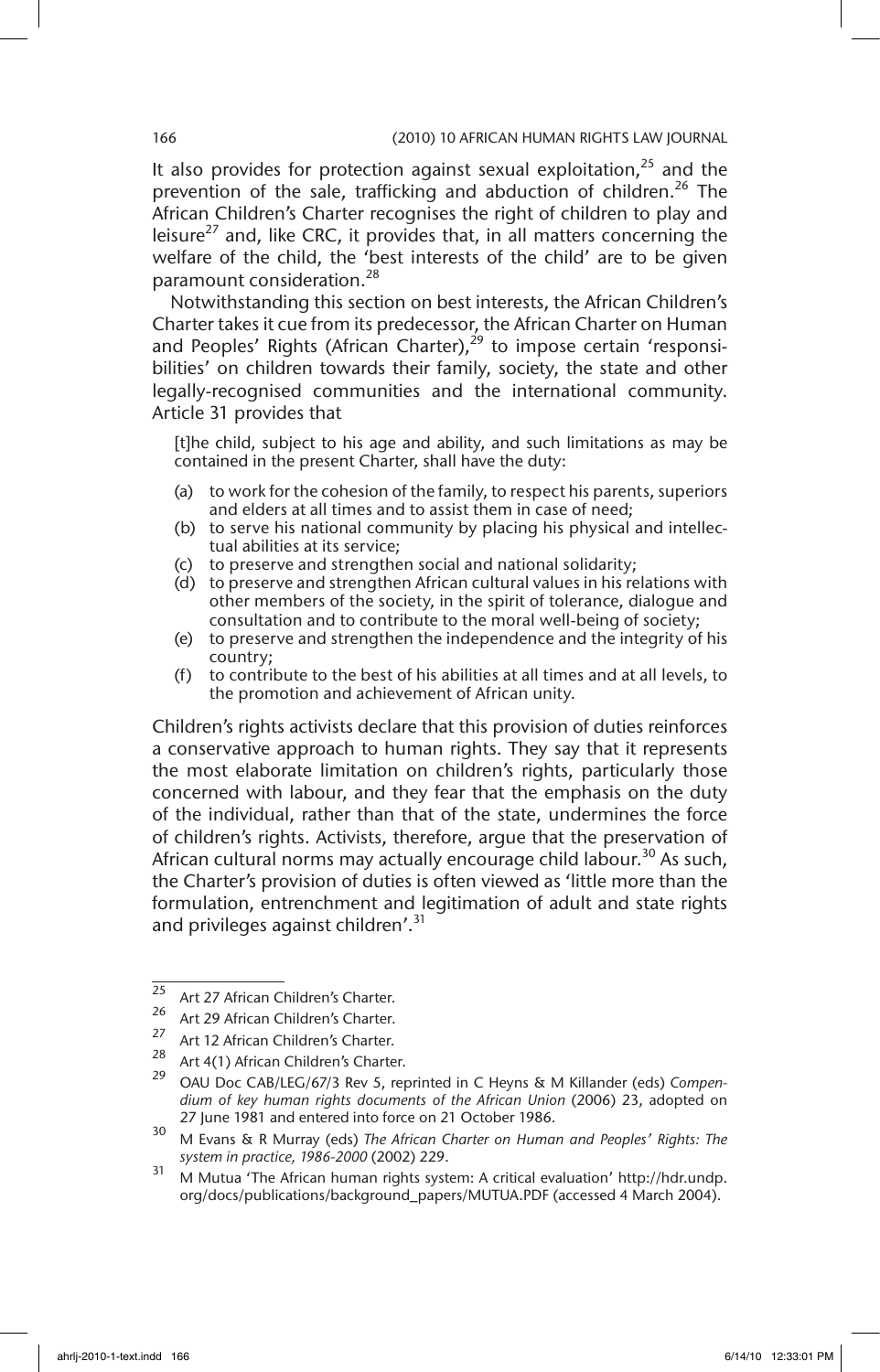The excitement over this provision in the African Charter is, however, astounding, considering that article 29(1) of the Universal Declaration of Human Rights (Universal Declaration) provides that '[e]veryone has duties to the community in which alone the free and full development of his personality is possible'. The Preambles of both the International Covenant on Civil and Political Rights (ICCPR) and the International Covenant on Economic, Social and Cultural Rights (ICESCR) also make reference to the individual's 'duties to other individuals and to the community to which he belongs'. $32$  One would contend that the African Children's Charter only goes further in providing a 'more specific and detailed range of duties of the individual'. Moreover, those objecting to the provision on the duties of the child in the African Children's Charter seem not to have noticed that inherent in article 31 are two limitations: that the duties of the children are subject to their age and ability (thus paying credence to the evolving capacities of the child); and that these responsibilities of children are subject to 'such limitations as may be contained in the present Charter' (in this case those which guard against the various forms of abuse of the child). $33$ 

It is, however, the international community's apparently overwhelming support for CRC and the Worst Forms of Child Labour Convention that implies a high degree of international agreement on children's rights. This backing is based on an assumption that the institutionalisation of children's rights and the abolition of child labour at a global level will result in the improvement of the lives of all children. While states have displayed an obvious consensus of concern for children, there is nevertheless disagreement on the conception of childhood, the period of growth that should be protected, and the laws and policies needed to bring about an improvement in child welfare, particularly those designed to tackle child labour.

The following discussion seeks to explore the extent and complexities of the challenges involved in identifying an effective and comprehensive set of legal measures for dealing with child labour in African cultural settings. It must be borne in mind from the outset that this article focuses on the general forms of child labour which most children are engaged in, rather than the worst forms (covered by the ILO Worst Forms of Child Labour Convention on the Rights of the Child), the dangers of which are universally acknowledged and condemned.

Without intending to polarise the debate, the article generalises the ideologies underlying international instruments and those of African societies (found in rural areas, where the majority of the continent's population resides) and concedes from the onset that in as much as

 $\overline{32}$  These provisions, however, seem to be at odds with the human rights regime's general emphasis on individuality. J Sloth-Nielsen & BD Mezmur 'A dutiful child: The implications of article 31 of the African Children's Charter' (2008) 52 *Journal of African Law* 159 160.

<sup>33</sup> Sloth-Nielsen & Mezmur (n 32 above) 170.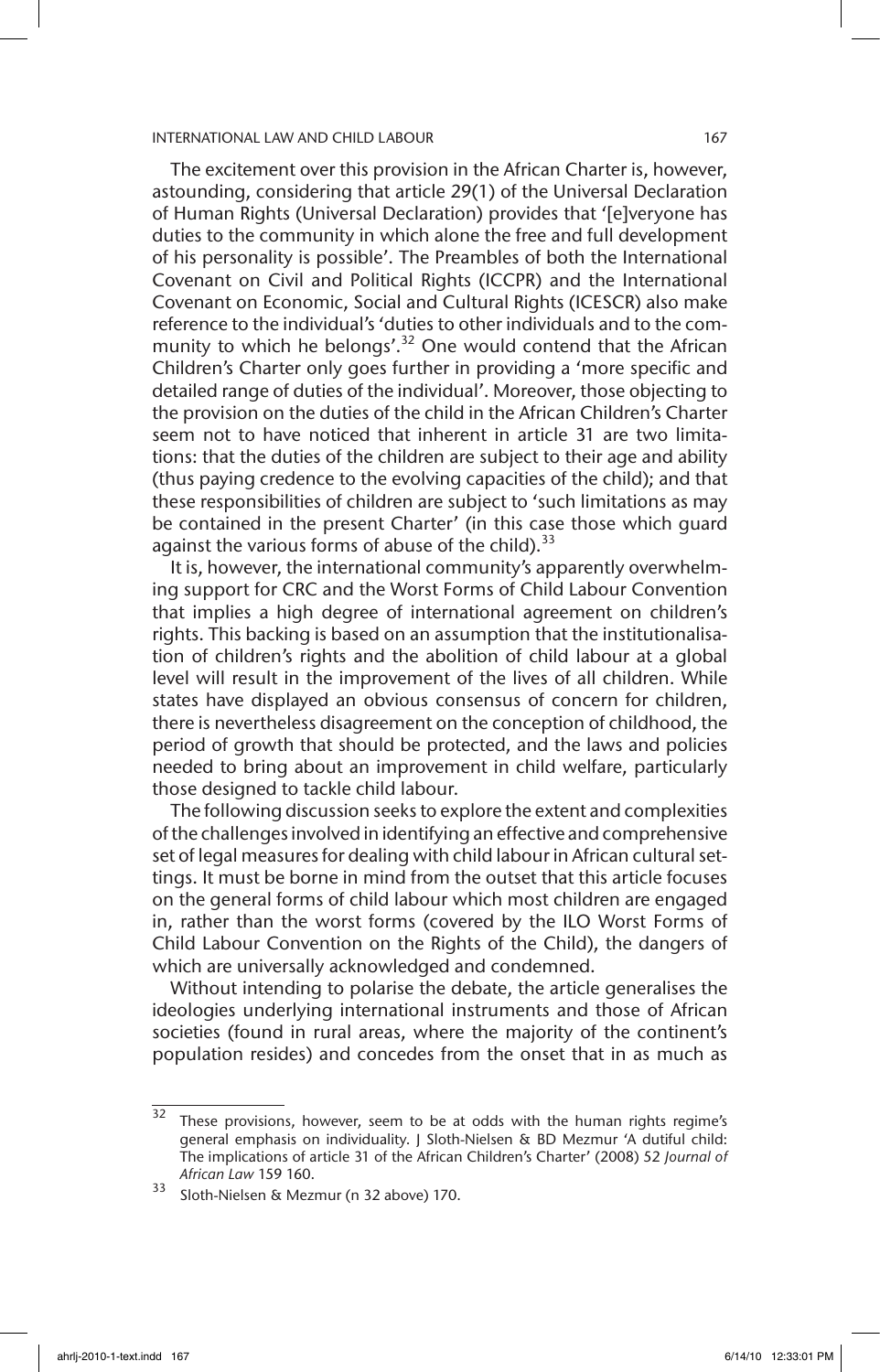there are differences, there are also shared commonalities between them. As a matter of fact, both share the concern for the child, impose restraints on the abuse of children and assure human dignity in all material respects. Today, they place great value on the health, education and general welfare of the child even if in different ways. There are also some sections of Western society where children work.<sup>34</sup>

While this article essentially calls for the formulation, interpretation and implementation of all internationally-recognised human rights in their proper cultural context, it takes note of the limits of culture, and warns of the dangers of essentialising culture and acknowledges the changes that have been brought to African societies by urbanisation, globalisation and multi-culturalism.

# 2 Cultural influences

Culture is a major influence on a child's upbringing. It determines the context in which children work, the prevailing opinions about the value of that work and the attitudes to the raising of children.<sup>35</sup> In societies of the developed world, family life is based on a nuclear unit, often in isolation from other kin.<sup>36</sup> They value an underlying 'individualistic' culture in the developmental goals of childhood which promote the individual's acquisition of competence and independence.<sup>37</sup>

CRC and the ILO Conventions embody such contemporary ideals. These instruments emphasise individuality and professional interventions, and they de-emphasise the influence of wider social, economic and cultural circumstances.<sup>38</sup> These instruments also assume a model of childhood based on the notion that children everywhere have the same basic needs, and that these can be met with a standard set of responses.<sup>39</sup> International jurisprudence has added an interesting yet significant dimension to this conception of childhood: the agency of the child which stipulates a child's right to be heard and taken seriously, to be an active participant in issues that concerns it and recognition of

 $\frac{34}{10}$  In several parts of Europe and the United States, children work for pay, particularly in seasonal activities, street trades, small workshops and at home. B Creighton 'Combating child labour: The role of international labour standards' (1996–1997) 18 *Comparative Labour Law Journal* 362 364.

<sup>35</sup> Boyden *et al* (n 5 above) 140.

 $36$  Due to the labour migration and Western influences, African families who have moved to urban areas have adopted this kind of social structure, although they still maintain some links (even if limited) with their extended family remaining in the rural areas.

 $37$  S Wise & A Sanson 'Child care in cultural context: issues for new research' (2000) 22 *Australian Institute of Family Studies* 3.

 $\frac{38}{39}$  As above.

V Pupavac 'The infantilisation of the south and the UN Convention on the Rights of the Child' (1998) 3 *Human Rights Law Review* 3.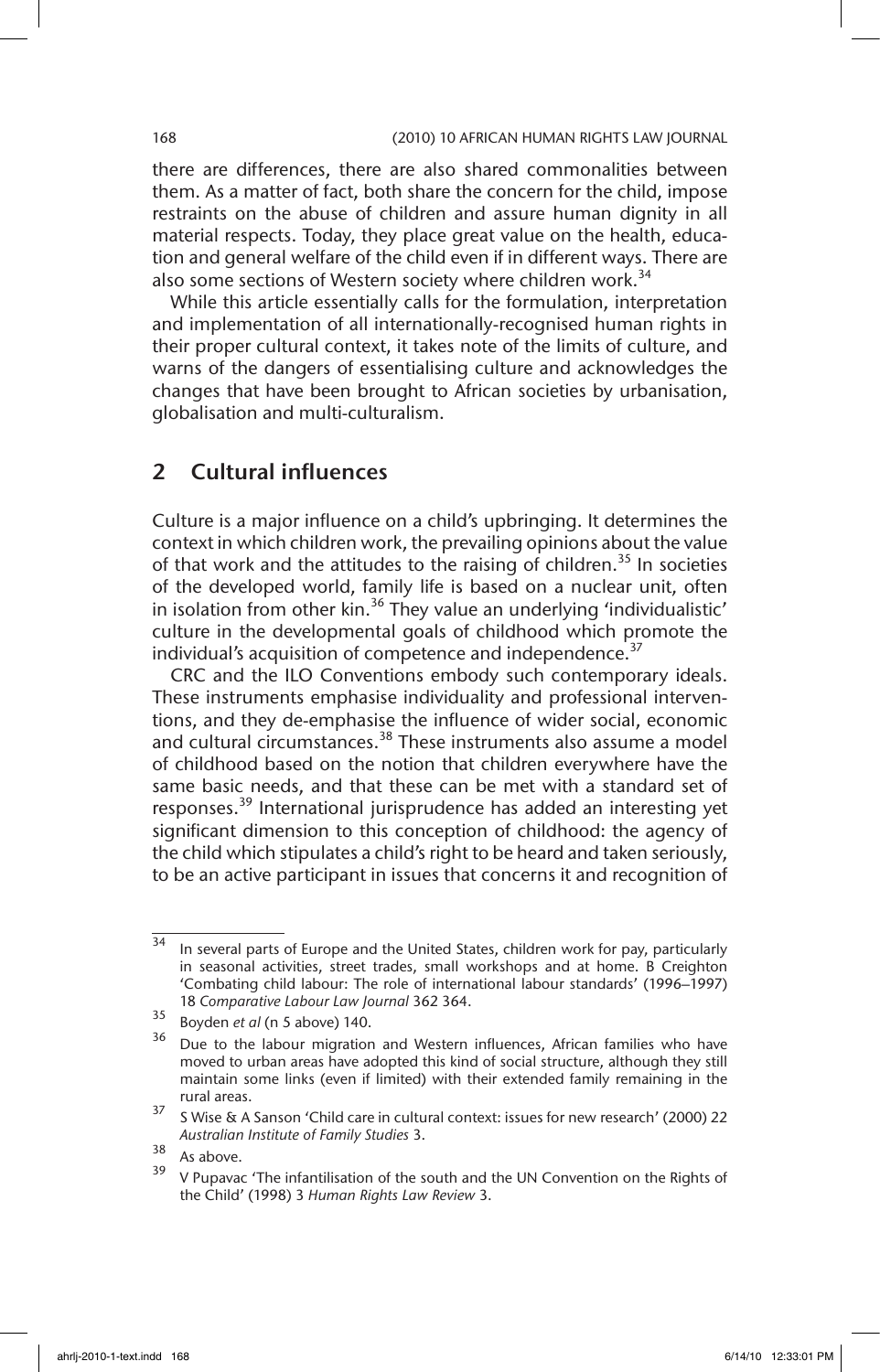a child's evolving capacities. CRC's provisions on respect for the views of the child, the child's right to freedom of expression, freedom of thought, conscience and religion, and freedom of association<sup>40</sup> underline children's status as individuals with fundamental human rights and views and feelings of their own. $41$ 

The social organisation of ethnic groups in Lesotho, Zimbabwe and South Africa from pre-colonial times to the present, however, tells of different social systems and ideas of child development. The African philosophy of existence can be summed up in Shona as *ndiri nokuti tiri, uye nekuti tiri, neniwo ndir*, meaning 'I am because we are and because we are, therefore I am'. African societies are thus characterised by collectivist or inter-dependent cultural scripts which stress the importance of kinship.42

At the heart of the African socio-political order lies the family, a unit which extends both vertically and horizontally.<sup>43</sup> Family members are linked in strong reciprocal aid relationships which entail complex rights and responsibilities. African societies value collective goals highly, such as learning to live in harmony with one another, competent participation in social events, obedience to authority, and a co-operative and altruistic orientation.44

The indigenous cultures of these countries, therefore, do not view the individual as an autonomous being possessed of rights above and prior to society. Whatever the specific social relations, such societies conceive of the individual as an integral part of a greater whole: the family within which each has a defined role and status.<sup>45</sup> Such a system tends to stress duties rather than rights.<sup>46</sup> Society would deem invoking one's rights as anti-social behaviour. Indeed, each person is expected to compromise personal interests for the good of the community. From infancy, this sense of sacrifice is instilled in everyone.<sup>47</sup>

These ideas of development define childhood and express beliefs about children's nature, what they are capable of doing and how they

<sup>40</sup> Arts 12, 13, 14 & 15.

This illustrates the complexity of the child labour discourse whereby one has to balance protecting the child from abuse and exploitation while promoting and respecting the child's right to self-determination. R Hodgkin & P Newel *Implementation handbook for the Convention on the Rights of the Child* (2001) 149.

<sup>42</sup> JAM Cobbah 'African values and the human rights debate: An African perspective' (1987) 9 *Human Rights Quarterly* 309 320.

<sup>43</sup> TW Bennett *Human rights and African customary law under the South African Constitution* (1995) 5.

<sup>44</sup> Wise & Sanson (n 37 above) 3; W Ncube *Law, culture, tradition and children's rights in Eastern and Southern Africa* (1998) 203.

<sup>45</sup> RT Nhlapo 'International protection of human rights and the family: African variations on a common theme' (1989) 3 *International Journal of Law and the Family* 1 4.

<sup>46</sup> AA An-Na'im & FM Deng (eds) *Human rights in Africa: Cross-cultural perspectives* (1990) 16.

 $47$  As above.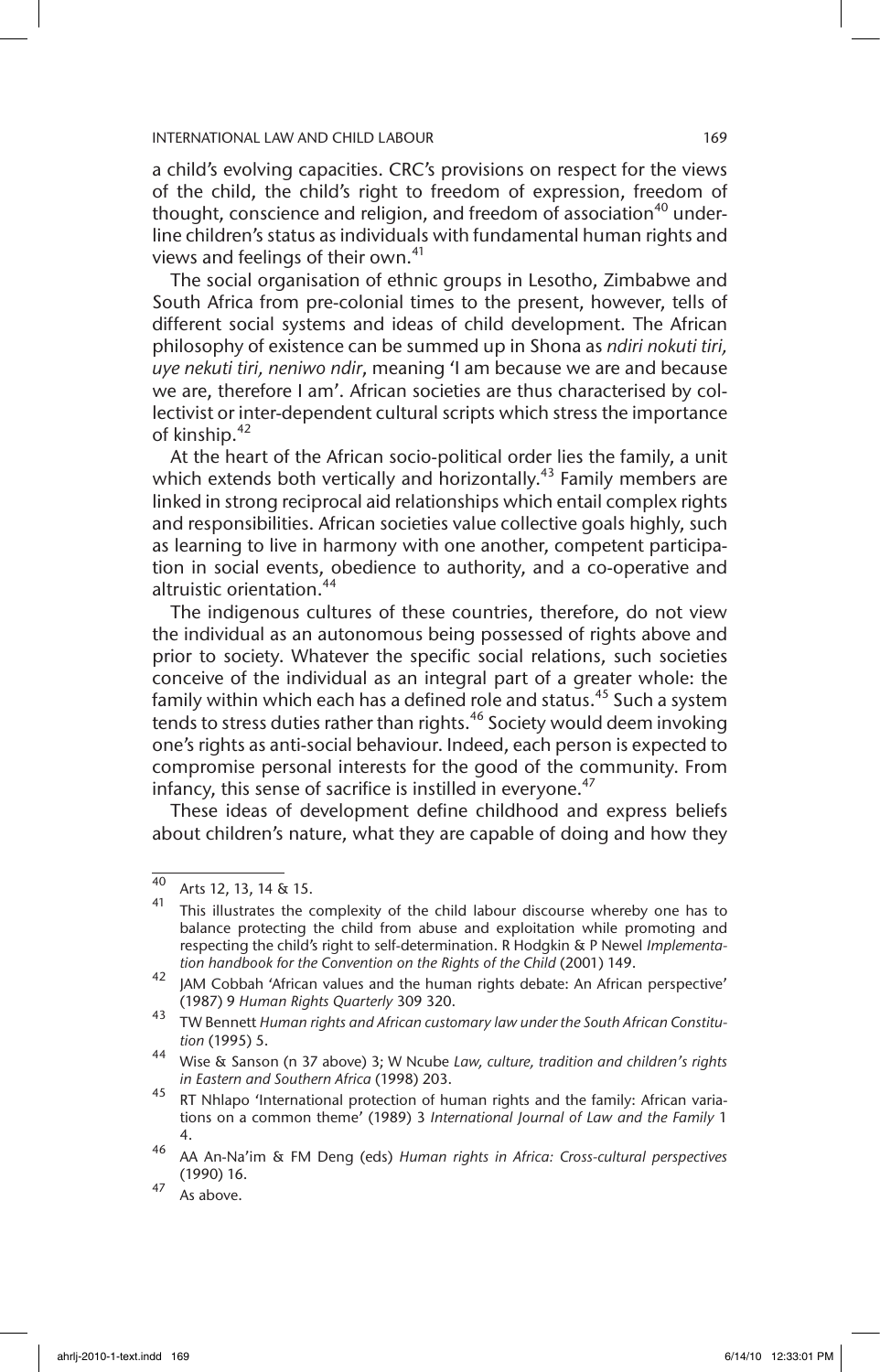should be integrated into society.<sup>48</sup> African societies deem childhood as a time for learning, character building and acquiring the social and technical skills necessary to perform the future roles of adulthood. Children represent lineage continuity and, most importantly, the material survival of families and the community at large.

Colonial influences did little to alter traditional thinking. Even after the independence of African countries, the notion of the primacy of the group and the submission of the individual persisted.<sup>49</sup> Today, African children are still considered to have a responsibility to work for the cohesion and sustenance of their families, to put their physical and intellectual abilities at the service of their communities and to preserve cultural values in their relations with others.<sup>50</sup>

In this regard, an African girl child has the duty to clean the house, cook, fetch firewood, wash clothes and take care of younger siblings. All these burdens are meant to prepare her for motherhood. The boy child has the duty to work in the fields, to harvest and to herd livestock. These jobs are meant to groom the children to play appropriate roles when they become adults. In addition, however, both boys and girls work to contribute to the sustenance of the family. Although, today, some traditional ideals may have been lost or modified, particularly in urban areas, the duty to contribute to the survival of the family and community remains.<sup>51</sup>

At first glance one could say that CRC accepts this diversity of cultures, since it places a considerable emphasis on non-discrimination and the importance of children's cultural rights.<sup>52</sup> It also calls for respect for the responsibilities, rights and duties of parents or the members of

 $\frac{48}{48}$  Boyden *et al* (n 5 above) 32.

<sup>49</sup> This led to African support for collective rights and for restrictions on individual rights in the interest of the community, as well as for an emphasis on responsibilities. A Pollis & P Schwab *Human rights: Cultural and ideological perspectives* (1979) 8-9.

 $\frac{50}{51}$  Art 31 African Children's Charter.

It may be noted at this point that practical experience also demonstrates the existence of an international divide between rich and poor societies, according to which the industrialised countries of Europe and North America (and often Western-educated elites in poorer countries) tend to conceive of childhood and raise their children differently than the less economically developed societies of Africa, Asia and elsewhere. Those in developing countries often reject Western-influenced international child labour standards because the views of children and childhood implicit in such standards do not adequately fit in with the realities of developing countries. WE Myers 'Considering child labour: Changing terms, issues and actors at the international level' (1999) 6 *Childhood* 13; see also T Nhenga 'International prohibition on child labour in an African perspective: Lesotho, Zimbabwe and South Africa' unpublished PhD thesis, University of Cape Town, 2008 156-180.

<sup>52</sup> Art 31: '(1) States Parties recognize the right of the child to rest and leisure, to engage in play and recreational activities appropriate to the age of the child and to participate freely in cultural life and the arts. (2) States Parties shall respect and promote the right of the child to participate fully in cultural and artistic life and shall encourage the provision of appropriate and equal opportunities for cultural, artistic, recreational and leisure activity.'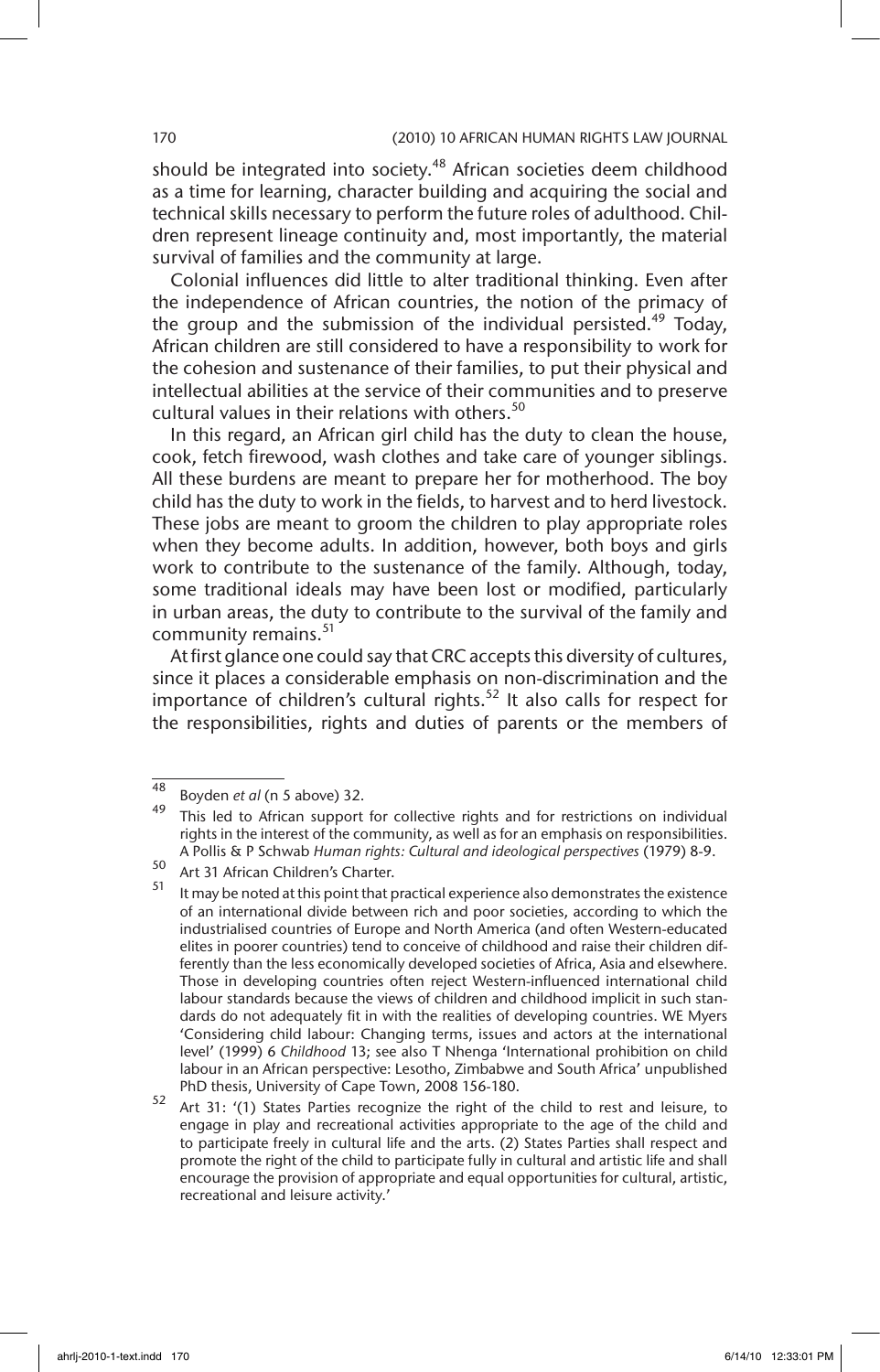the extended family or community, as provided for by local custom, to provide appropriate direction and guidance in a child's exercise of rights. $53$ 

On closer scrutiny, however, when describing the need for state members to 'take all effective measures with a view to abolishing traditional practices prejudicial to the health of the child', CRC acknowledges the potentially harmful effects of culture.<sup>54</sup> The instrument is thus ambivalent on the role of culture in the lives of children. It sends mixed signals, thus obscuring these cultural practices to be condemned or condoned.<sup>55</sup>

The differences between the ideologies that informed human rights treaties and those of African cultures raise serious concerns. Can international human rights instruments, given the preconceptions of their drafters, apply effectively to peoples from different cultures? Can the latter peoples identify with the notions of child labour contained in the international instruments? If some cultures do not possess the conception of children's rights as enshrined in international instruments, should their customs and norms on child development be dismissed as bad?56

The best way to answer these questions is to consider child labour within the context of both cultural perspectives. This involves a critical analysis of the following issues: the period of life protected by law, child development and the conceptualisation of child labour.

# 2.1 Childhood

To determine who the law seeks to protect, one first has to deal with the question of childhood. At what age does childhood begin: at conception, birth or infancy? What are its characteristics? Is its end marked by physical signs, individual accomplishments, rites of passage or the attainment of an arbitrarily fixed age? $57$  Is it a universal condition, or is the concept understood differently in different cultures and contexts? If it is not universally understood, can there be universal child labour standards?<sup>58</sup>

Most people distinguish a child from an adult by referring to physical differences and a power relationship. This distinction, however, is

 $\frac{53}{54}$  Art 5.

 $54$  Art 24(3).<br> $55$  F Verhelle

<sup>55</sup> E Verhellen (ed) *Understanding children's rights* (1996) 58.

<sup>56</sup> Cobbah (n 42 above) 309.

<sup>&</sup>lt;sup>57</sup> The concept of child has sometimes been used to give information about certain relationships. Eg, regardless of how old we become, we will always be our parents' children. Those who are born last will always be the 'baby' of the family, regardless of age, accomplishments or physical attributes. J Gabarino *Children and families in the social environment* (1992) 99.

<sup>58</sup> KA Bentley 'Can there be any universal children's rights?**'** (2005) 9 *International Journal of Human Rights* 107.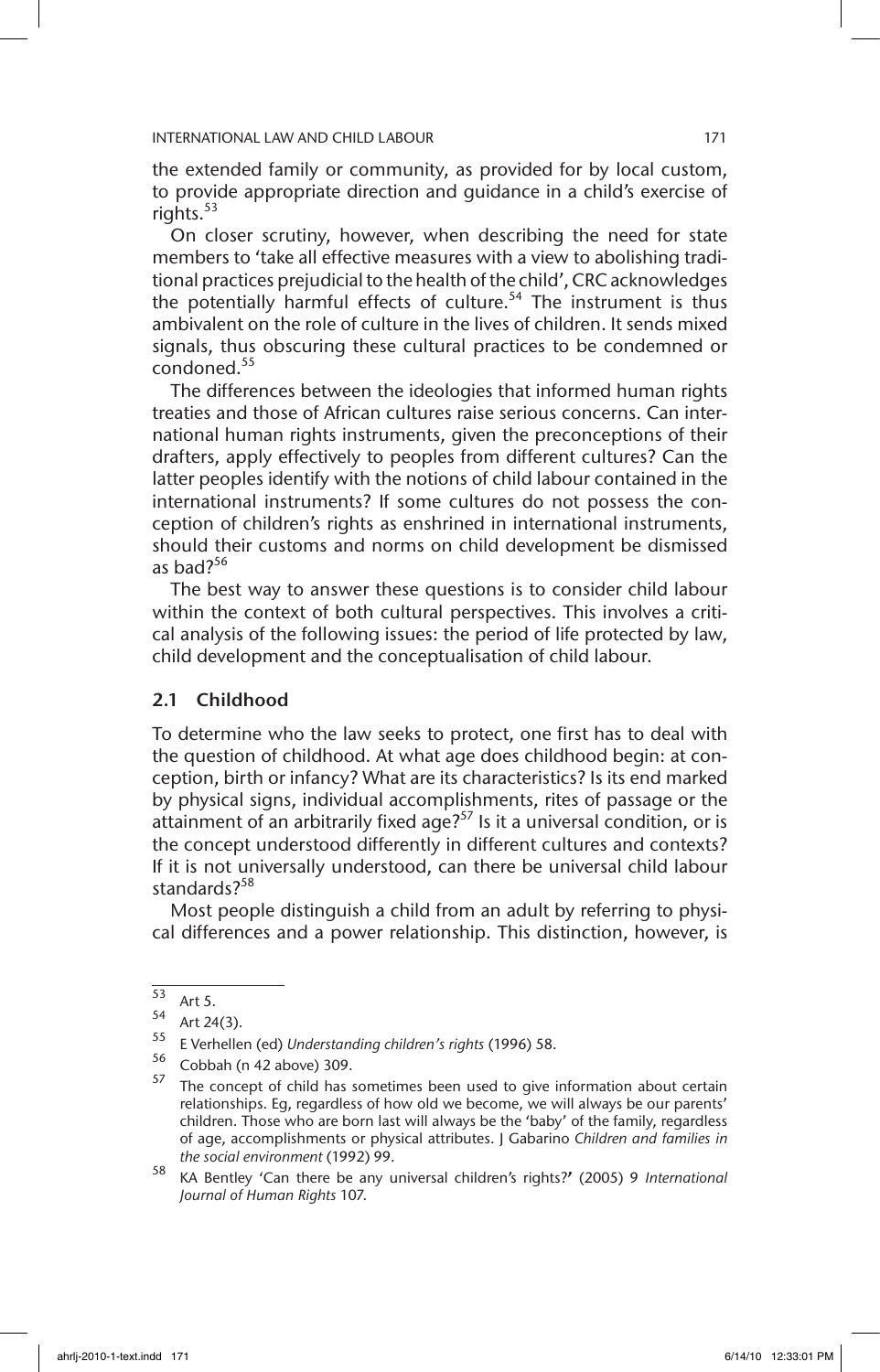complicated by a diversity of possible relationships within each cultural group.<sup>59</sup> Societies have always had a 'concept' of childhood, but various 'conceptions' of this phenomenon vary in three basic ways, namely, the boundaries, dimensions and divisions. The boundary of childhood is the point at which it is considered to begin and end. A society nearly always has a formal division of roles and responsibilities that amounts to the setting of a boundary between childhood and adulthood. Examples are rites of passage or initiation ceremonies which celebrate the end of childhood.<sup>60</sup>

The second way which conceptions of childhood may differ is in their dimensions. There are various vantage points from which to detect differences between children and adults. These include the moral or juridical angle from which persons may be deemed incapable, by virtue of age, of being held accountable for their actions; the physical viewpoint from which persons, by virtue of their immaturity, are seen as lacking in adult reason or knowledge; and a political angle from which young humans are thought unable to contribute towards and participate in the running of society.

Other dimensions in the childhood discourse also exist. Some societies deem childhood to end at puberty, when humans are able to procreate, or at a time when individuals are capable of independently sustaining themselves. A person who is, therefore, juridically a child, will not necessarily be so from the point of view of reproductive capacity or self-sufficiency.<sup>61</sup>

The third respect in which conceptions of childhood can differ is their divisions. The early life of a human being may be subdivided into a number of different periods and the category of childhood can bear different relations to these. Most cultures recognise a very early period of infancy, characterised as one of extreme vulnerability and dependence upon adult care. A great deal of significance is often attached to weaning, because this tends to occur during the next pregnancy of the mother, and thus marks a point at which the young infant is about to be replaced as the object of close maternal attention. The acquisition of speech may also be another key point of transition.<sup>62</sup>

The conception of childhood reflected in international child rights instruments derives from seventeenth and eighteenth century philosophers, notably John Locke and Jean-Jacques Rousseau. Locke perceived children as 'ignorant persons requiring literacy, education, reason, self-

 $\frac{59}{10}$  In African cultures, eg, the duration of child dependence and subordination is not fixed. The age roles for all individuals also vary; A Fletcher & S Hussey (eds) *Childhood in question: Children, parents and the state* (1999) 32.

 $60$  Hence, the various dimensions of childhood need not converge in defining one consistent and agreed-upon period of human life. D Archard *Children: Rights and childhood* (1993) 32-3.

 $\begin{matrix} 61 \\ 62 \end{matrix}$  As above.

As above.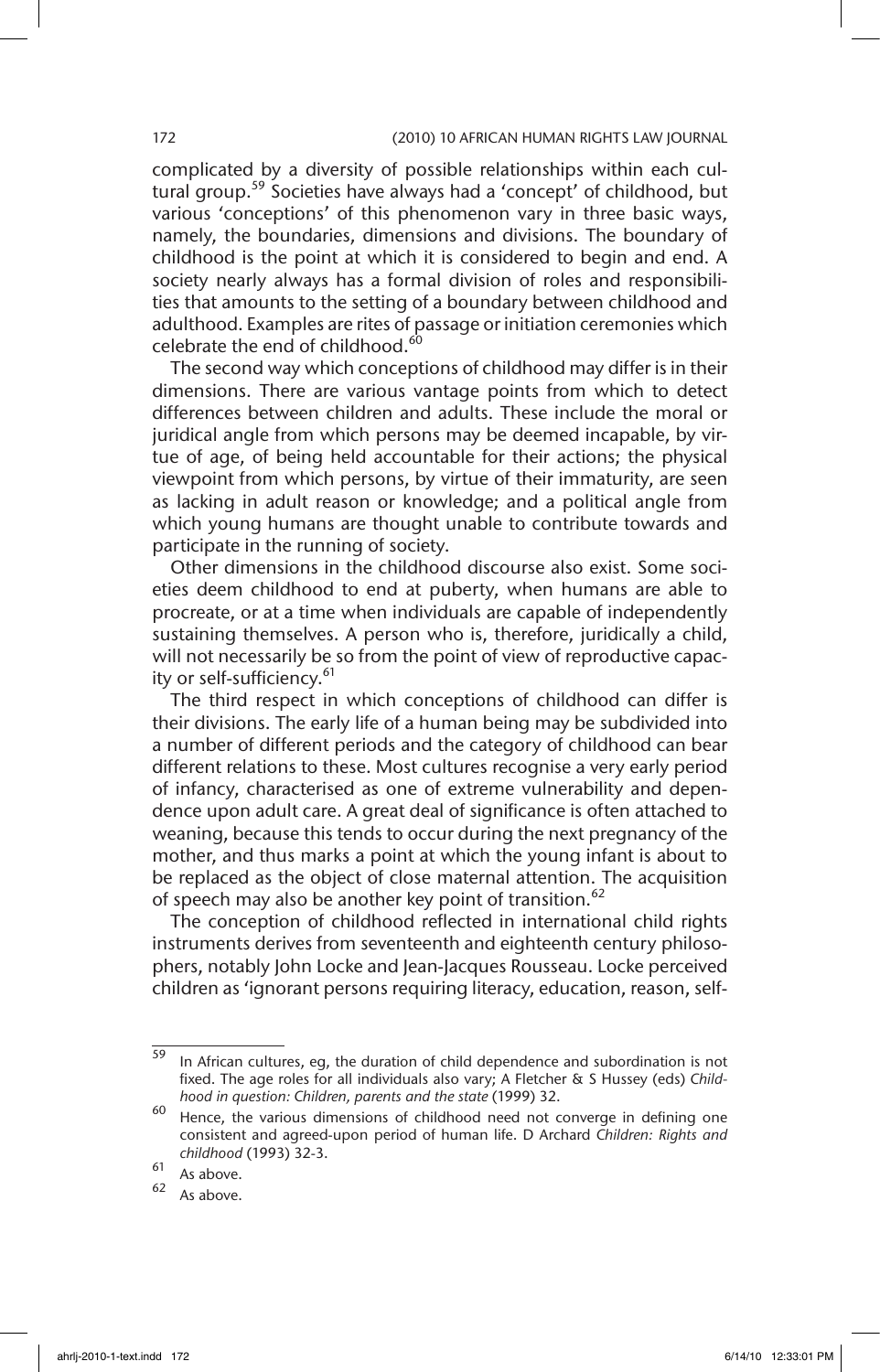control and shame before they could be transformed into a civilised adult'.<sup>63</sup> Locke said childhood was mainly something that had to be overcome, which offered opportunities, for a step-by-step conversion into maturity. Locke advocated the gradual hardening of children by subjecting them to cold baths, giving them leaky shoes, feeding them little meat and allowing them only adequate sleep. $64$ 

Rousseau, the French philosopher, proclaimed the necessity of the concept of childhood, but advocated a very different conception. To him, it was as a period of extreme weakness and vulnerability.<sup>65</sup> He believed in the 'spontaneity, purity, strength and joy of childhood', and saw these as capacities to be celebrated.<sup>66</sup> Rousseau regarded children as individuals in their own right, who deserved the freedom to express themselves. As far as he was concerned, strict supervision and structure were unnecessary for the successful development of a child.<sup>67</sup> Instead, he demanded that education recognises its identity and peculiar nature. Rousseau's romantic perception of the child was a major factor in paving the way for modern ideas of child development which are, reflected in international instruments on children's rights.<sup>68</sup>

Today, the significance of childhood is well pronounced in modern societies which perceive it as a period of extended economic dependence, protected innocence and weakness, and rapid learning which is achieved through universal schooling. During this period, the child is largely separated from economic and community life.<sup>69</sup> The term 'child' is based on the notion that young persons are vulnerable both in the physical and mental senses, and hence 'suffer' from immaturity, a weak intellect and the incapacity to make decisions that are in their interests.<sup>70</sup> Here children are depicted as helpless (or potential victims), dependent on adult protection.

This notion of childhood is historically and anthropologically unusual, not only for the radical division it draws between childhood and adulthood, but also for valuing children's helplessness rather than usefulness. It extends their dependency to an advanced age by deliberately delaying instruction in certain life skills, notably, the making of a living or the raising of a family. Such a view of childhood leaves

 $\frac{63}{63}$  He believed that children could not participate as full citizens as they did not have the requisite rationality to exercise their natural freedom and rights. S Lugtig 'A review of David Archard's *Children: Rights and childhood*' (1996) 41 *Mcgill Law Journal* 893.

<sup>64</sup> L Abernethie 'Child labour in contemporary society: Why do we care?' (1998) 6 *International Journal of Children's Rights* 81 87.

<sup>65</sup> 'Child psychology' University of Kansas http://www.kuce.org/isc/previews/ psyc/ psyc333\_lesson.html (accessed 16 October 2005).

 $^{66}$  Abernethie (n 64 above) 87.

<sup>67</sup> Curator 'Centuries of childhood', Kent University Museum http://dept.kent.edu/ museum/ exhibit/kids/kids.html (accessed 16 October 2005).

<sup>68</sup> Abernethie (n 64 above) 87-88.

<sup>69</sup> Archard (n 60 above*)* 39.

Boyden *et al* (n 5 above) 27; Archard (n 60 above) 37.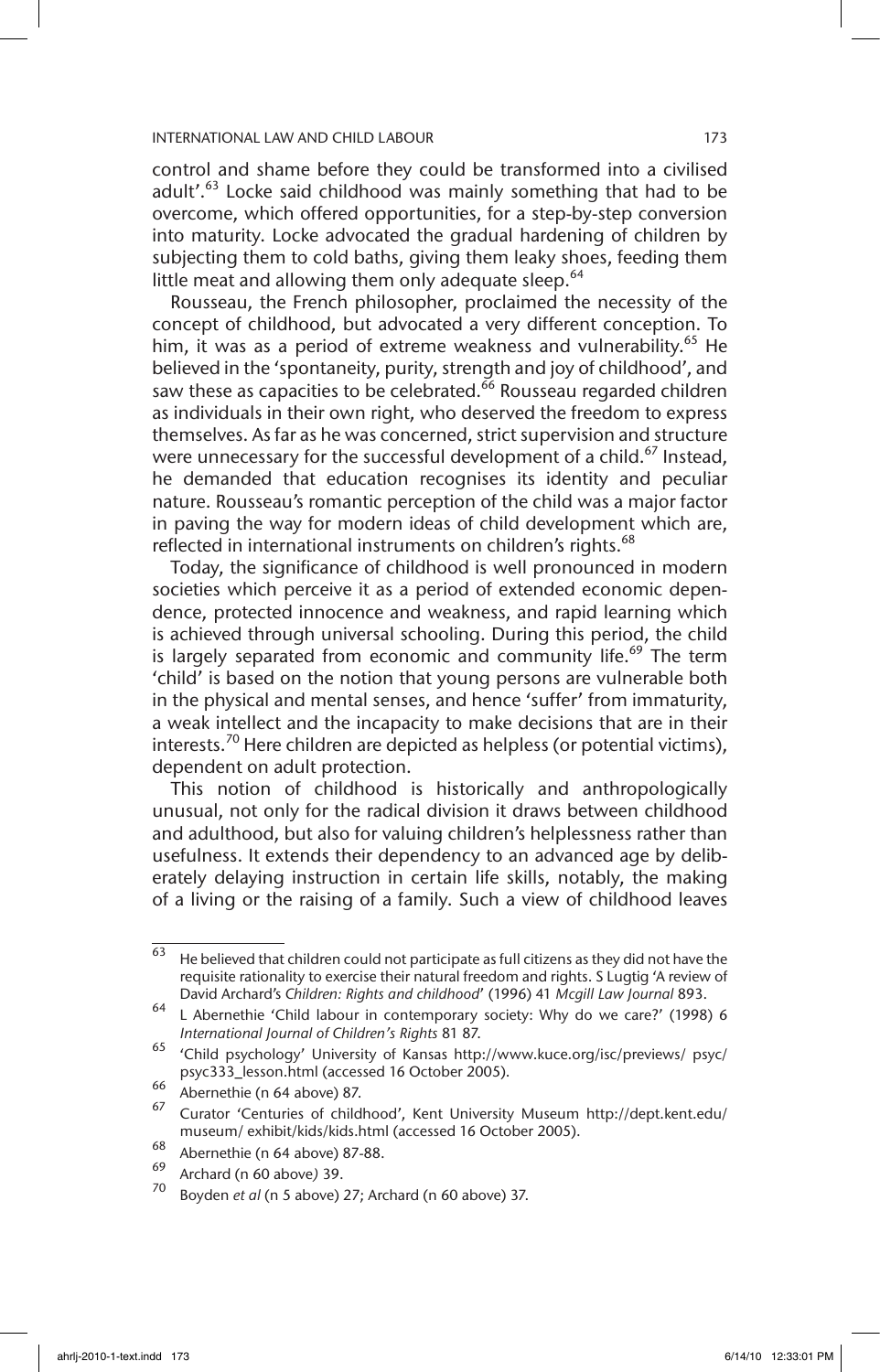children largely free of responsibility.<sup>71</sup> In line with this conception, children must spend their time in school, with time for leisure and play. Although economically dependent, children are also considered capable of handling certain aspects of social and political autonomy, fostered by education and health systems that stress individual rights and responsibilities.

The modern conception of childhood has two key features. The first is a rigid hierarchy, which separates children from adults by special dress, games, language and behaviour. The second is the idea of childhood innocence, whereby a childhood must be both happy and separated from the corrupt world. This is expressed in the child-centred family which is determined materially, if in no other way, to make these the 'best years of life'.<sup>72</sup>

As a result of this paternalistic conception, adults monopolise the determination of what is in the best interests of the child under the supposition that childhood, by definition, makes children ill-suited to make rational, reasonable and wise decisions.<sup>73</sup> As a result of a supposed mental immaturity, children are denied legal capacity, and are placed under parental responsibility so that they may not execute juristic acts, administer their own affairs or enter into contracts without assistance.<sup>74</sup> It is from this conception of childhood that the view arises that children are to be protected against exhausting, unhealthy labour and that they have a right to care, education and, more generally, their own social environment.<sup>75</sup>

The ILO Conventions and CRC define a child as 'every human being below the age of 18 years'. CRC, however, goes on to provide that a child is a person under the age of 18 'unless under the law applicable to the child, majority is attained earlier'.<sup>76</sup> The African Children's Charter, on the other hand, simply states that a child is 'every human being below the age of 18 years'.<sup>77</sup> The ILO Worst Forms of Child Labour Convention also defines a child as one who is below the age of 18. The African Children's Charter and the ILO Convention therefore leave no allowance for variation.

 $71$  WE Myers 'Appreciating diverse approaches to child labour' presentation during the symposium 'Child Labour and the Globalising Economy: Lessons from Asia/Pacific Countries' 7-9 February 2001, Child Labour website http://www.childlabor.org/ symposium/myers.htm (accessed 5 October 2006).

<sup>72&</sup>lt;br>A Fyfe *Child labour* (1989) 13.<br><sup>73</sup> Natha (p. 44 above) 17

 $\frac{73}{74}$  Ncube (n 44 above) 17.

 $\frac{74}{75}$  As above.

It is clear that these prescriptions have been codified into international standards and domestic legislation. Eg, arts 19, 24, 28, 31, 32 & 36 of CRC; secs 28(e) & (f) of the Constitution of South Africa; sec 43 of the South African Basic Conditions of Employment Act 75 of 1997.

 $\frac{76}{77}$  Art 1 CRC.

Art 2 African Children's Charter.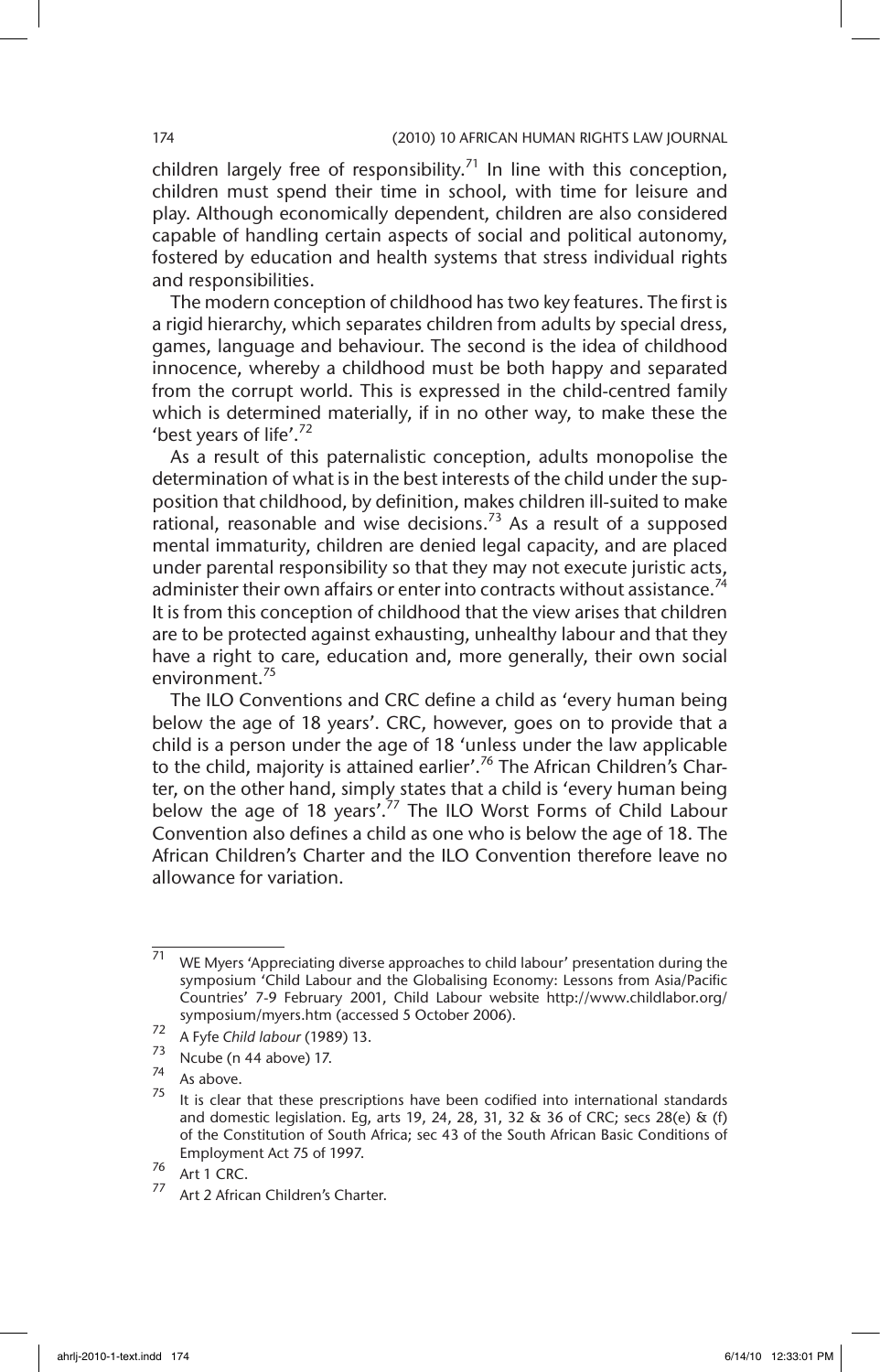The arbitrary setting of the upper age limit for childhood at 18 by the African Children's Charter<sup>78</sup> and the Worst Forms of Child Labour Convention<sup>79</sup> is problematic when applied to African cultures where the determinants of adulthood are both biologically and socially constructed.<sup>80</sup> International agencies and industrialised countries use this yardstick of modernity as a tool to condemn those countries with a high incidence of child labour as 'backward' and 'undemocratic'.<sup>81</sup>

While international law marks the end of childhood at a certain age, in Africa the movement of individuals through childhood is not marked by arbitrary fixed ages, but by rites of passage that lack chronological specificity.<sup>82</sup> Thus, the African conception of childhood depends, to a very large extent, upon the social, economic and cultural dynamics of a given society. In pre-colonial Africa, '[childhood was] marked by factors that had more to do with the biology or physical development, ability, the purpose for which a definition of childhood or adulthood [was] sought and status, rather than with the number of years a person has lived'. $83$ 

African societies deemed childhood as a period of 'training', as evidenced by the persistent demands of adults on children to perform arduous tasks to 'toughen them', in preparation for their entry into the harsh world of adulthood.<sup>84</sup> It was also perceived in terms of intergenerational obligations of support and reciprocity.<sup>85</sup> A child in this sense was always a child, in relation to his or her parents, who expected, and were traditionally entitled to, all forms of support in times of need. For instance, a Shona child always had the duty to look after its parents if they were incapable of taking care of themselves.<sup>86</sup>

 $\frac{78}{79}$  Art 2 African Children's Charter.

<sup>&</sup>lt;sup>79</sup> Art 2 Worst Forms of Child Labour Convention.

 $\frac{80}{100}$  Refer to the 'African conception' of child above.

<sup>81</sup> O Nieuwenhuys 'The paradox of child labour and anthropology' (1996) 25 *Annual Review of Anthropology* 237 246.

<sup>82</sup> Women and Law in Southern Africa 'Towards a cultural understanding of the interplay between children's rights and women's rights: An Eastern and Southern African perspective' Working Paper 11, February 1995 7.

<sup>83</sup> Age was treated as an approximate benchmark, not an exact record. Ncube (n 44 above) 100. The arbitrary fixing of the age of majority by a legal fiction is thus problematic in African countries where the conception of childhood differs radically from the Western notion embodied in international human rights instruments. Women and Law in Southern Africa (n 82 above) 7.

 $84$  Bhaca girls, eg, from an early age took an active part in the housework of the kraal and learned the essential feminine techniques of grinding, cooking and field-work. Young boys learned how to handle livestock, treat their diseases and assist them when giving birth. P Alston (ed) *The best interests of child: Reconciling culture and human rights* (1994) 90; WD Hammond-Tooke *Bhaca society: A people of the Transkeian Uplands South Africa* (1962) 77.

 $\frac{85}{86}$  Ncube (n 44 above) 12.

This may be the same in some Western cultures, but it is not a practice socially expected. JF Holleman *Shona customary law with reference to kinship, marriage, the family and the estate* (1969) 62.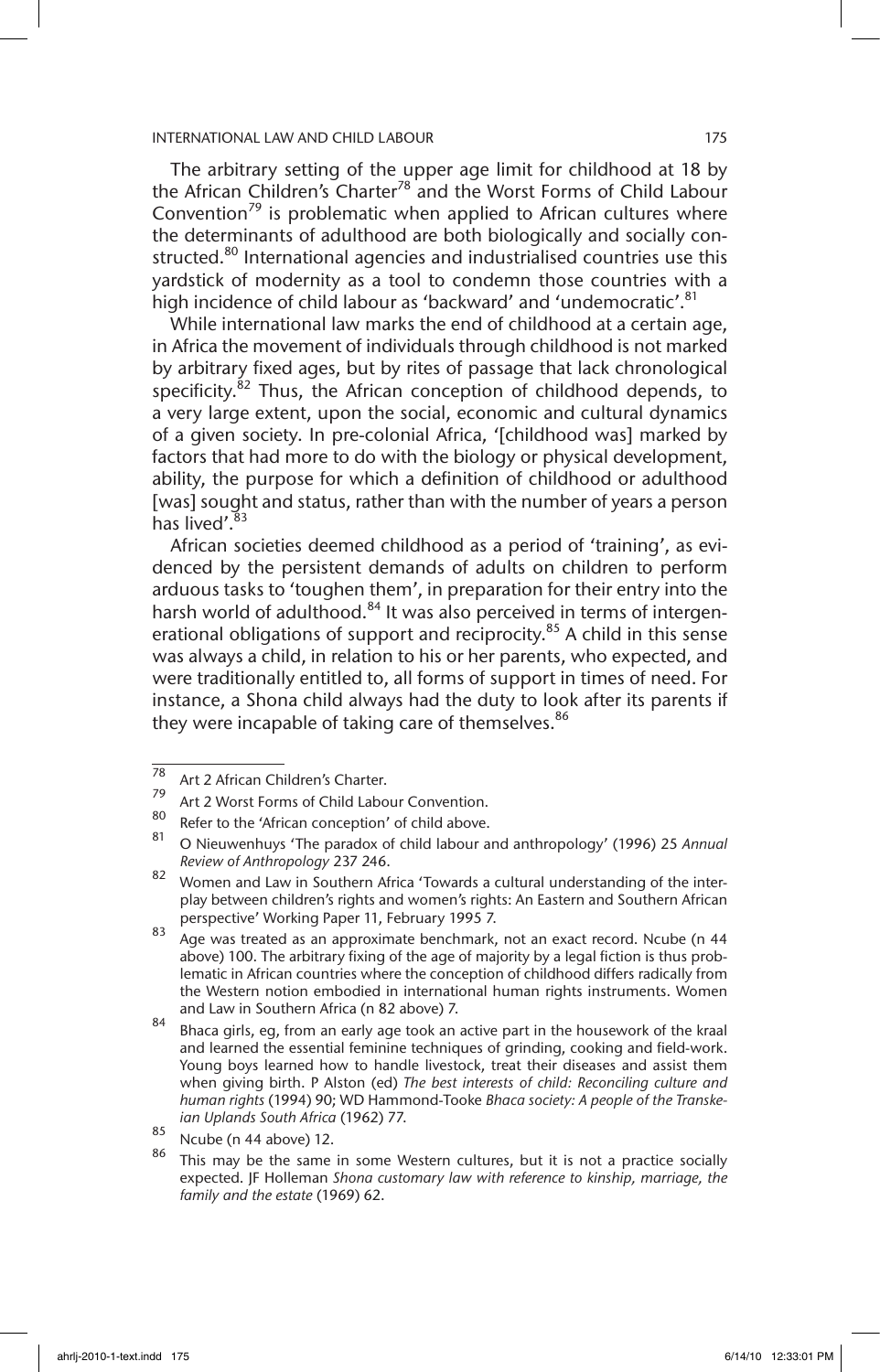African childhood was also a period of internalised and rigorouslyenforced obedience to authority. The Shona maintained strict discipline, and disobedience attracted corporal punishment.<sup>87</sup> This notion implied that the family not only managed the training and socialisation of children into adulthood, but that it also had the right to determine the tasks, traditions and customs which had to be complied with before 'childhood' in its narrower sense ended.

As in most societies, however, the African concept of 'child' is both biologically and socially constructed, depending largely on the purpose for which a definition of childhood is sought.<sup>88</sup> In the biological sense, a child is any person who is born to another:<sup>89</sup>

I am my father and mother's child … regardless of my age and station in life. To my father and mother I am always their child and in some respects forever subject to their authority or advice or guidance for so long as they are alive.

In a social sense, a woman may remain a child all of her life. For instance, according to Sesotho culture, she may not be an autonomous individual without reference to her father, husband or other male extended family members.<sup>90</sup>

Some African societies tie the concept of a child to the physical ability to carry out specific tasks. These decisions are influenced by any of several factors, which may include economic status, level of education or location (rural or urban). Persons from families of meagre means and low educational status are deemed by their societies to reach adulthood earlier than those of economically affluent and educated ones.<sup>91</sup>

Most African societies mark the end of childhood when new economic responsibilities are acquired and entrance into the institution of marriage takes place.<sup>92</sup> Others use initiation. A Xhosa male child, for example, does not become an adult until he has gone through all the circumcision rituals, during which he has to spend several days in the bush fending for himself through hunting and gathering.<sup>93</sup> Any man who has not gone through this process will be derogatorily referred to as a 'child' and regarded for all intents and purposes as such.<sup>'94</sup> Even after this, however, full adulthood is not attained until he has married

- $\frac{88}{89}$  Ncube (n 44 above) 100.
- $\begin{array}{c} 89 \\ 90 \end{array}$  As above.
- $\frac{90}{91}$  As above.
- $\frac{91}{92}$  Ncube (n 44 above) 207.
- $^{92}$  As above.
- $^{95}$  Hammond-Tooke (n 84 above) 77.
- As above.

 $\begin{array}{c} 87 \\ 88 \end{array}$  As above.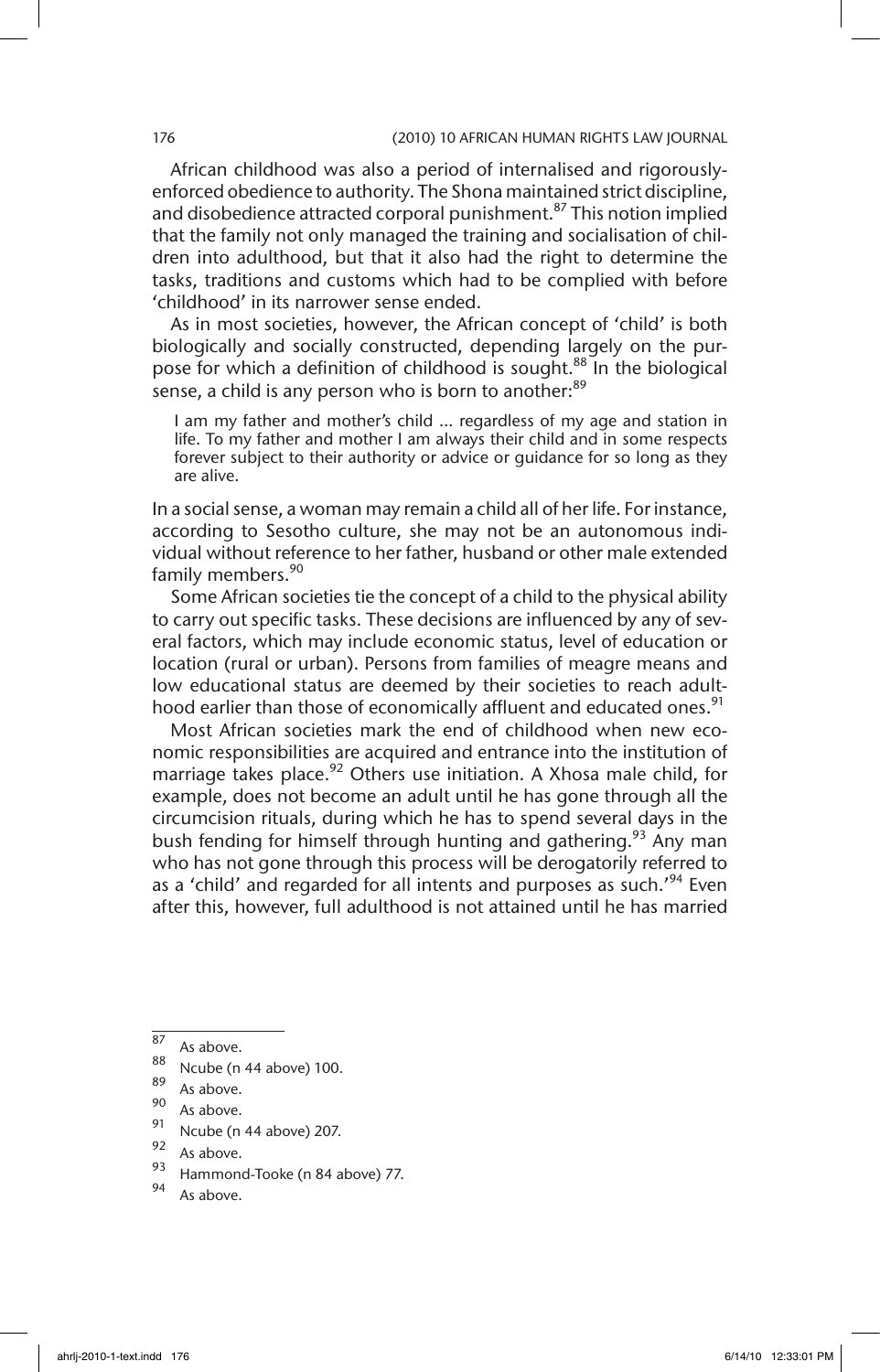and established a family.<sup>95</sup> From this perspective, childhood is a state of being unmarried.<sup>96</sup>

The problem with the contemporary ideal of childhood is that it denies children's agency in work, $^{97}$  yet CRC itself and the African Children's Charter both recognise childhood not only as a period of protection, but also as one where the agency of the child is upheld.<sup>98</sup> Moreover, doubt may be thrown on the developmental and moral validity of a model of childhood, which excludes children from participation in matters that are social and economic. What is the value of isolating and institutionalising children in schools buffered from the important realities of life? The rationale of CRC, however, is that, irrespective of the level of development of a country, children must have a childhood of dependency during which they are empowered with rights, and social policy must be re-orientated to ensure that their best interests are the primary concern.<sup>99</sup>

One may argue that the 'protective view' of childhood evident in international instruments has resulted from a combination of circumstances in the first world that are not part of the experience of most developing countries. The construction of childhood reflected particularly in the ILO Conventions arose in the particular circumstances of the developed countries, late in their industrialisation, which consequently led to the removal of children from the labour market into education. International law thus unfairly requires developing countries to adopt this model of childhood, although without the industrialisation and development that prompted its evolution to what it is 'demanded' to be today – a period of dependency and protection.<sup>100</sup>

# 2.2 Child development

The whole discussion of childhood and child labour is centred on the 'development of the child'. Childhood is the first stage of development in the life of a human being, and labour is deemed to be detrimental to that stage of development. But what do we mean by 'development

 $\frac{1}{95}$  R Macmillan & R Copher 'Families in the life course: Interdependency of roles, role configurations, and pathways' (2005) 67 *Journal of Marriage and the Family* 858 868-75.

<sup>96</sup> In the same way that societies may consider a person over the age of 18 as a child, either socially or biologically, they may also deem a person below that age as an adult. Examples of such are a 'child chief', a 'child parent' or a 'child spouse'. They fall in the category of parent or adult by virtue of having the same name of an ancestral spirit, by procreation or by marital status. In all these instances, the society may accord the child the status of an adult in the position so appointed or attained. Women and Law in Southern Africa (n 82 above) 7*.*

 $\frac{97}{98}$  As above.

 $^{98}$  Chirwa (n 22 above) 160.

 $^{99}$  Art 3(1) CRC.

HJ Steiner & P Alston *International human rights in context: Law, politics, morals* (2000) 517-518.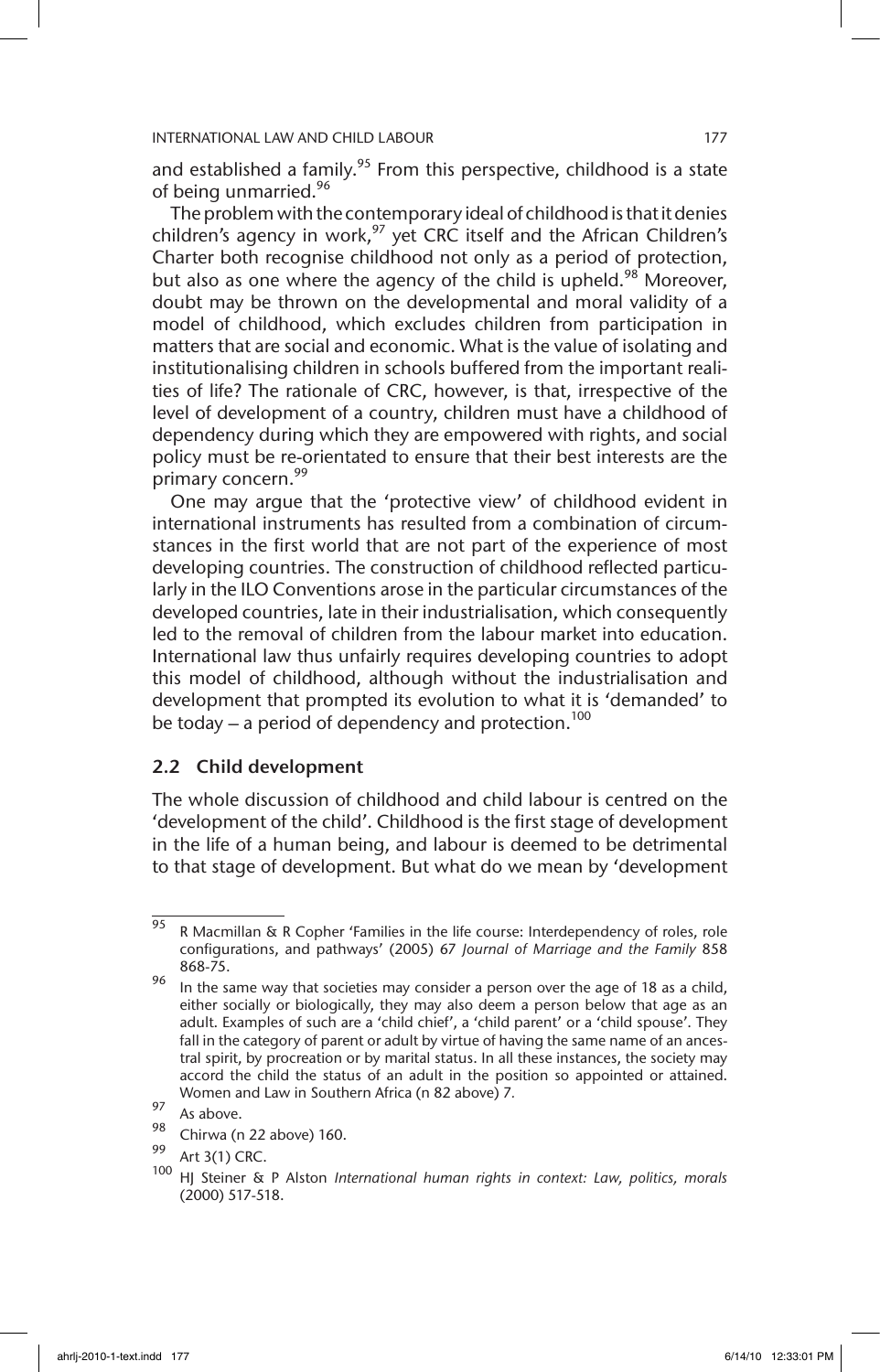of the child'? Who determines the 'development of the child'? What criteria are to be used? When one talks about work that is 'detrimental to the development' of the child, what dimension of development is being referred to?

The theory of child development, as embodied in international law, is built on a belief that it is in the best interests of the child to be economically dependent, at least until a specified minimum age, school being a more appropriate context for growth and development than work.<sup>101</sup> Initially, this idea of a universal process of development may be appealing.<sup>102</sup> To embrace it blindly, however, would be to ignore the fact that different societies have their own ideas about children's capacities and vulnerabilities, the ways in which a child learns and develops, and what is good or bad for them.

As already illustrated above, different cultures place significance on differing stages of a child's growth, which may be marked by chronological age, by physical abilities, biological changes, and such. Each stage will have different implications for the child. Children thrive, and indeed flourish, in widely-contrasting conditions and circumstances, and they have different capacities and needs, to which the universal child development model is insensitive. Although this model draws on supposedly 'scientific' principles, we have no conclusive evidence that it suits children's interests better than other cultural models or as a matter of fact produces happier and better-adjusted children.<sup>103</sup>

# 2.3 Child labour

Having identified the various conceptions of child and childhood, and acknowledged that any such conception is both problematic and variable, we now turn to the concept of child labour and its application to African societies. One of the initial problems associated with the regulation of child labour is the difficulty in defining the scope of behaviour that requires regulation. Two distinct discourses in the historical literature use the term child labour in very different ways. One body of work defines a child as anyone under a certain age, and it applies 'child labour' to *any* work done by such people. The other deems child labour

<sup>101</sup> Boyden *et al* (n 5 above) 27.

<sup>102</sup> Eg, '[d]efining development in terms of progressive stages fits the empirical observation that children everywhere grow bigger and stronger with age and master new skills and new insights daily. It also seems to make feasible the measurement of developmental progress in individual children thought the application of behavioural and developmental tests.' Boyden *et al* (n 5 above) 31.

<sup>103</sup> Boyden *et al* (n 5 above) 39; Hanson & Vandaele (n 4 above) 120; J Gallinetti 'Worst forms of child labour: A view from out of Africa' in J Sloth-Nielsen (ed) *Children's rights in Africa: A legal perspective* (2008) 327.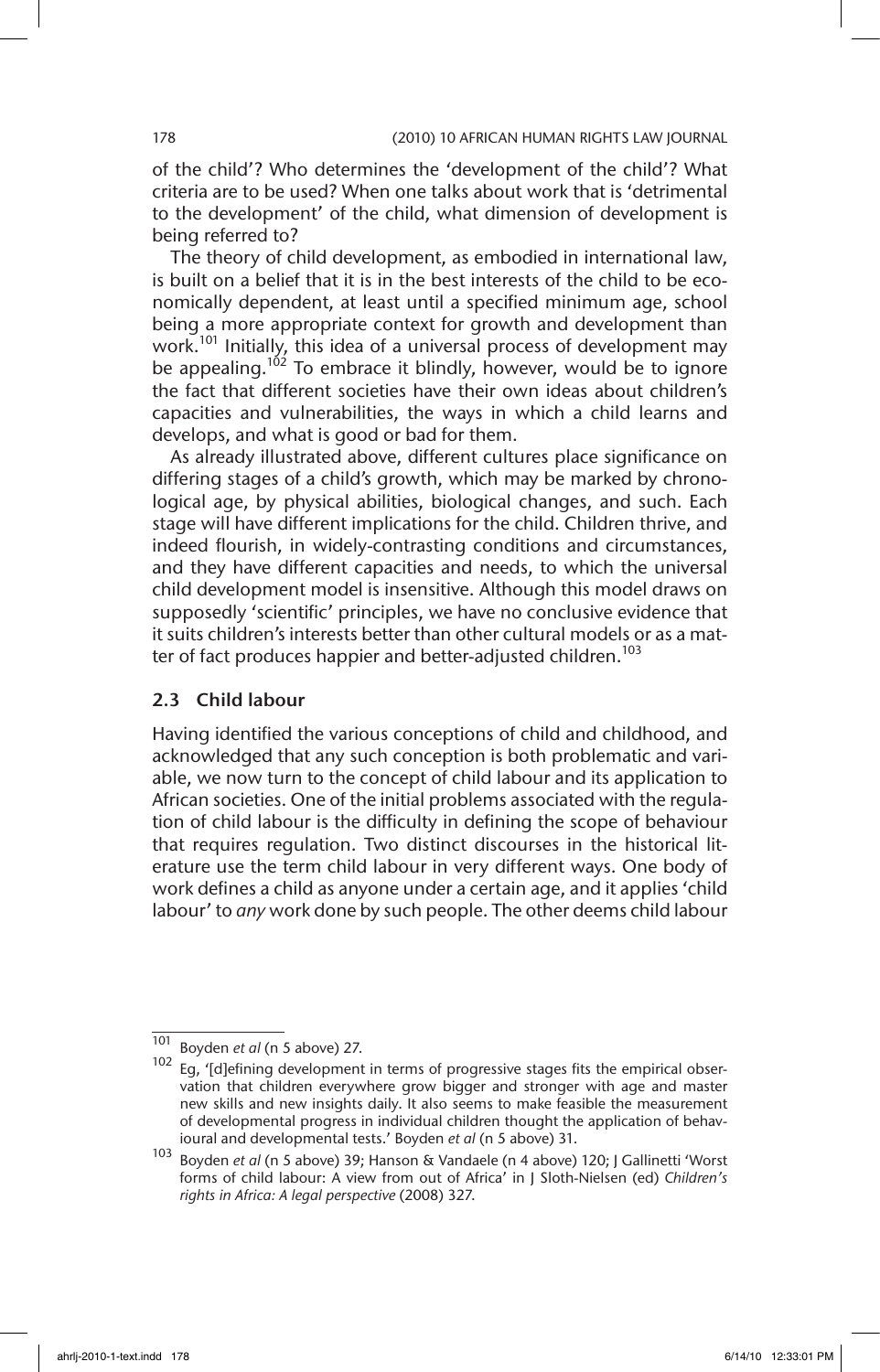on family establishments as a contribution by children of whatever age to that economy, and, as such, perfectly acceptable.<sup>104</sup>

It would not be surprising, therefore, if a group of people discussing the phenomenon were each to have different ideas of what the term meant. The various definitions are all products of political settlements, which are themselves the result of social, cultural, political and economic positions taken by states and the other actors that draft the provisions of international law.105 Such diversity in the understanding of child labour leaves one in a quandary as to the precise evil the law seeks to abolish.

No single international instrument explicitly defines child labour. The ILO Conventions mainly approach child labour in terms of minimum ages of employment. CRC views it not according to the activity, but according to the effect of the activity on the child concerned. It deems any labour unacceptable, if it is detrimental to the development of the child, regardless of whether it takes place in a workplace or at home.<sup>106</sup> The African Children's Charter merely prohibits the economic exploitation of a child and any work which has the same elements as those prohibited under CRC.<sup>107</sup> This clear lack of consistency in the definition of child labour in international law thus complicates its application in traditional African societies.

These provisions of international law do not describe a single phenomenon. To the contrary, the definitions imply quite dissimilar notions about what is problematic about child labour, and, in consequence, lead to divergent policies for addressing the issue. The key phrases that seem to recur are: 'too much work', 'too young an age', 'hazardous to morality and health', 'harmful to development', 'exploitation' and 'interference with education'. These concepts themselves, however, are subject to different interpretations as will be illustrated below.

Due to a lack of a concise definition of child labour, international organisations (such as the ILO and the United Nations Children's Emergency Fund (UNICEF)), trade unions and other interest groups have attempted to fill in this *lacuna* by coming up with their own definitions. They have therefore defined child labour by juxtaposing it with child work, by using age boundaries, by the nature of the work, by its impact

 $104$  H Cunningham 'The decline of child labour: Labour markets and family economies in Europe and North America since 1830' (2000) 3 *Economic History Review* 409 410.

<sup>105</sup> H Cullen *Role of international law in the elimination of child labour* (2007) 22; C Breen 'The role of NGOs in the formulation of and compliance with the Optional Protocol to the Convention on the Rights of the Child on Involvement of Children in Armed Conflict' (2003) 25 *Human Rights Quarterly* 453.

<sup>106</sup> Art 32 of CRC provides: 'States Parties recognize the right of the child to be protected from economic exploitation and from performing any work that is likely to be hazardous or to interfere with the child's education, or to be harmful to the child's health or physical, mental, spiritual, moral or social development.'

<sup>107</sup> Art 15 African Children's Charter.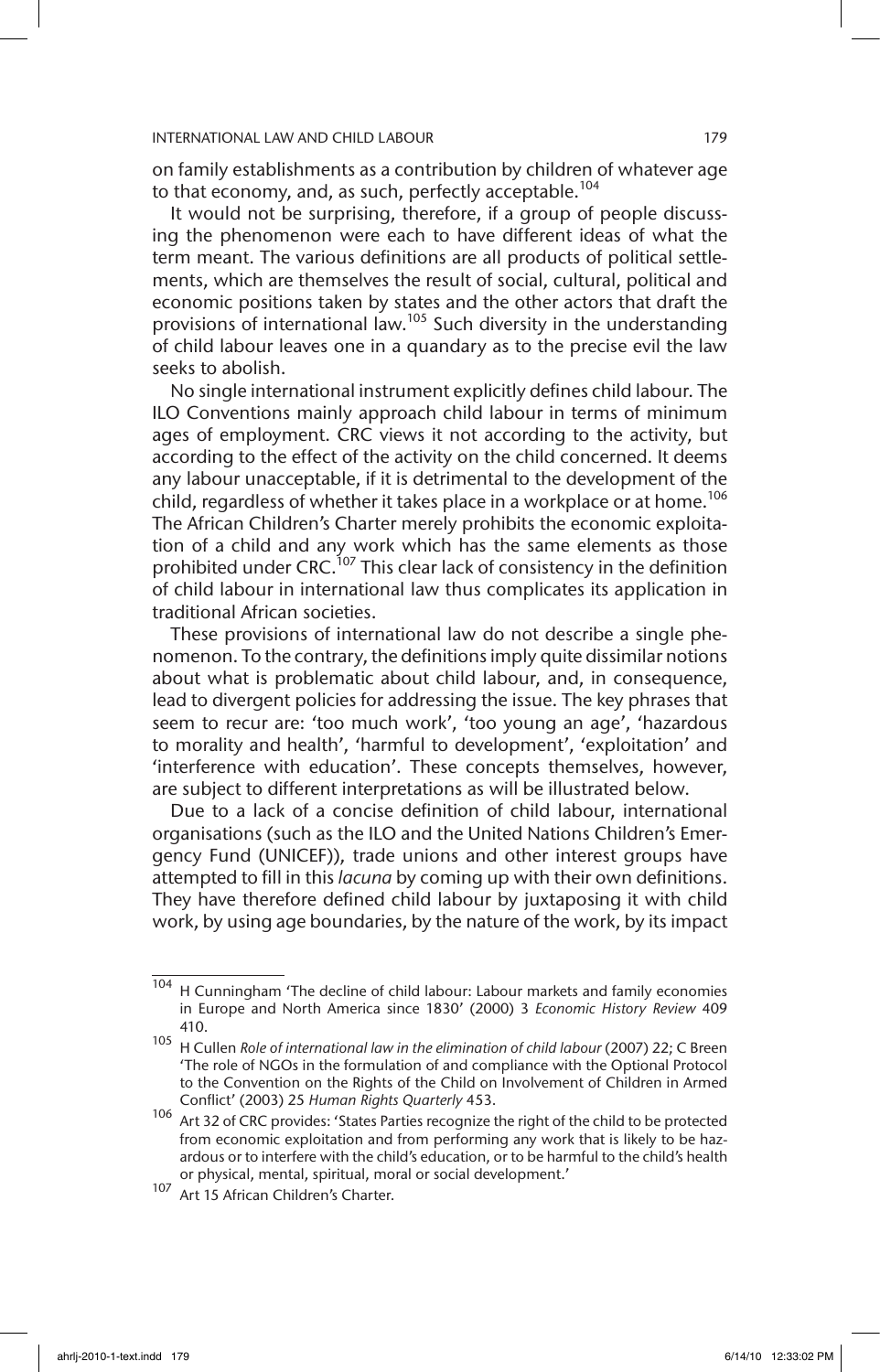on the health, development and morals of the child, by the hours spent, by the effect on education, and by the economic benefits accruing to the child or third persons. A closer scrutiny of some of these ways of defining child labour is therefore necessary.

# 2.3.1 Labour/work dichotomy

The view that not all work is unacceptable has received universal agreement. Human rights bodies have traditionally found child labour harmful and 'child work' acceptable.<sup>108</sup> UNICEF makes a distinction between 'dangerous and exploitative work' and 'beneficial work'.<sup>109</sup> Dangerous and exploitative work is that which is carried out full-time and at too early an age. The working day is too long; it is carried out in inadequate conditions; it is not sufficiently paid; it involves excessive responsibility; and it undermines the child's dignity and self-esteem. Such is child labour.<sup>110</sup> Beneficial work, on the other hand, is that which promotes or stimulates a child's physical, cognitive and social development without interfering with scholastic or recreational activity, or rest.<sup>111</sup>

According to the ILO, child work refers to adult-guided activities that focus on the child's growth and enculturation into the family and society. Child work is, therefore, developmental in nature.<sup>112</sup> The dichotomy between child work and child labour is, however, problematic in that many people use the terms interchangeably. Both are born of the ubiquitous human need to survive. They are interactions requiring physical and mental effort, and they are means of acquiring resources.<sup>113</sup> Much of the ambiguity centres on these common features.

The definition of work most often used in surveys and censuses is largely based on participation in the wage labour force, while most children's work occurs outside this sector. The ILO's estimate of the number of labouring children is in most cases based on wage labour

 $108$  'The distinction between work and labour is to be found in a critical overview of the climate in which these processes operate and the quality of the relationships in operation.' SN Mishra & S Mishra *Tiny hands in unorganised sector: Towards elimination of child labour* (2004) 15.

<sup>109</sup> UNICEF is an organ of the UN mandated by the UN General Assembly to advocate the protection of children's rights, to help meet their basic needs and to expand their opportunities to reach their full potential. UNICEF is guided by CRC and strives to establish children's rights as enduring ethical principles and international standards of behaviour towards children.

<sup>110</sup> E Ochaita *et al* 'Child work and labour in Spain: A first approach' (2000) 8 *International Journal of Children's Rights* 15 19; 'Child protection from violence, exploitation and abuse' UNICEF website http://www.unicef.org/protection/index\_childlabour. html (accessed 18 June 2008).

 $\frac{111}{112}$  Ochaita (n 110 above) 19.

<sup>112</sup> National Research Council of the National Academies *Monitoring international labour standards: Techniques and sources of information* (2004) 169.

 $113$  Mishra & Mishra (n 108 above) 15.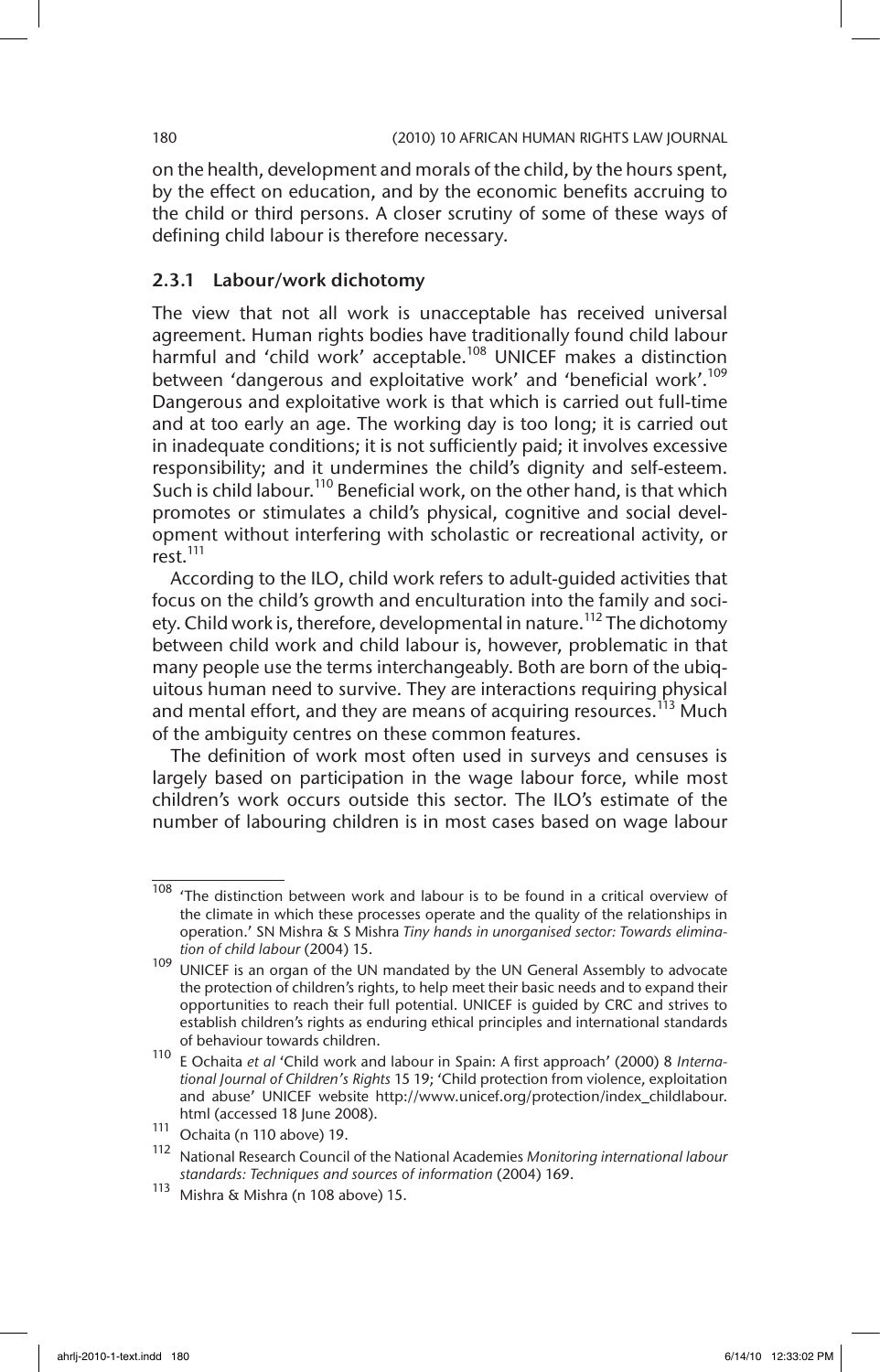statistics supplied by member countries. The criterion most frequently used to define unpaid activities as 'work' is whether or not the activity contributes to production. Measuring children's productive output, however, has proved to be difficult, since, in many cases, their contribution is indirect. For example, are boys who spend their days playing in the fields and scaring away birds working? Neither they nor their parents may perceive the activity as work, yet it may have a positive effect on farm productivity.<sup>114</sup> Definitions of work, particularly children's work, are highly variable and differ according to cultural and economic circumstances.

An emphasis on the distinction between work and labour may be useful if one is looking for a way to ban some forms of child labour and accept others.<sup>115</sup> The reality in some traditional African societies is that most child activities are a combination of work and labour, in varying degrees of each, depending upon the quality of relationships involved. For instance, a girl doing domestic chores in her own home or in a foster arrangement may fall into either the work or labour categories, depending on her relationship with the guardians she is living with. One thus cannot determine the point at which acceptable work shifts to child labour. It must also be noted that the criteria used to determine child work and child labour change across time, place and culture and vary according to different conceptions of childhood.<sup>116</sup>

The work-labour distinction also implies that all profit-motivated activity is harmful and all gratuitous activity benign. It does not consider children in family situations as exploited. This understanding of labour implies that it is paid employment, whereas a great deal of children's work is not remunerated and is not productive.<sup>117</sup>

Another problem with the distinction between labour and work is its focus on abstract definitions, which distracts from the activities of children in practice and from the situations in which these activities are performed. Once something is classified as child labour, it is identified as bad, and therefore to be abolished. It evokes an emotional reaction rather than a careful consideration of the actual situation of the child.<sup>118</sup>

Unless children are looked at within a proper context, however, there are bound to be misunderstandings in defining child labour.<sup>119</sup> Recent

 $\frac{114}{114}$  Eg, are boys who spend their day playing in the fields and scaring away birds working? They may not perceive their activity as work, nor may their parents, yet it may have a positive effect on productivity. G Rodgers & G Standing (eds) *Child work, poverty and underdevelopment* (1981) 91.

<sup>115</sup> JC Andvig 'Child labour in sub-Saharan Africa: An exploration' (1998) 2 *Forum for Development Studies* 327 328.

<sup>116</sup> Abernethie (n 64 above) 91-99.

 $\frac{117}{118}$  As above.

<sup>118</sup> MFC Bourdillon (ed) *Earning a life: Working children in Zimbabwe* (2000) 9.

As above.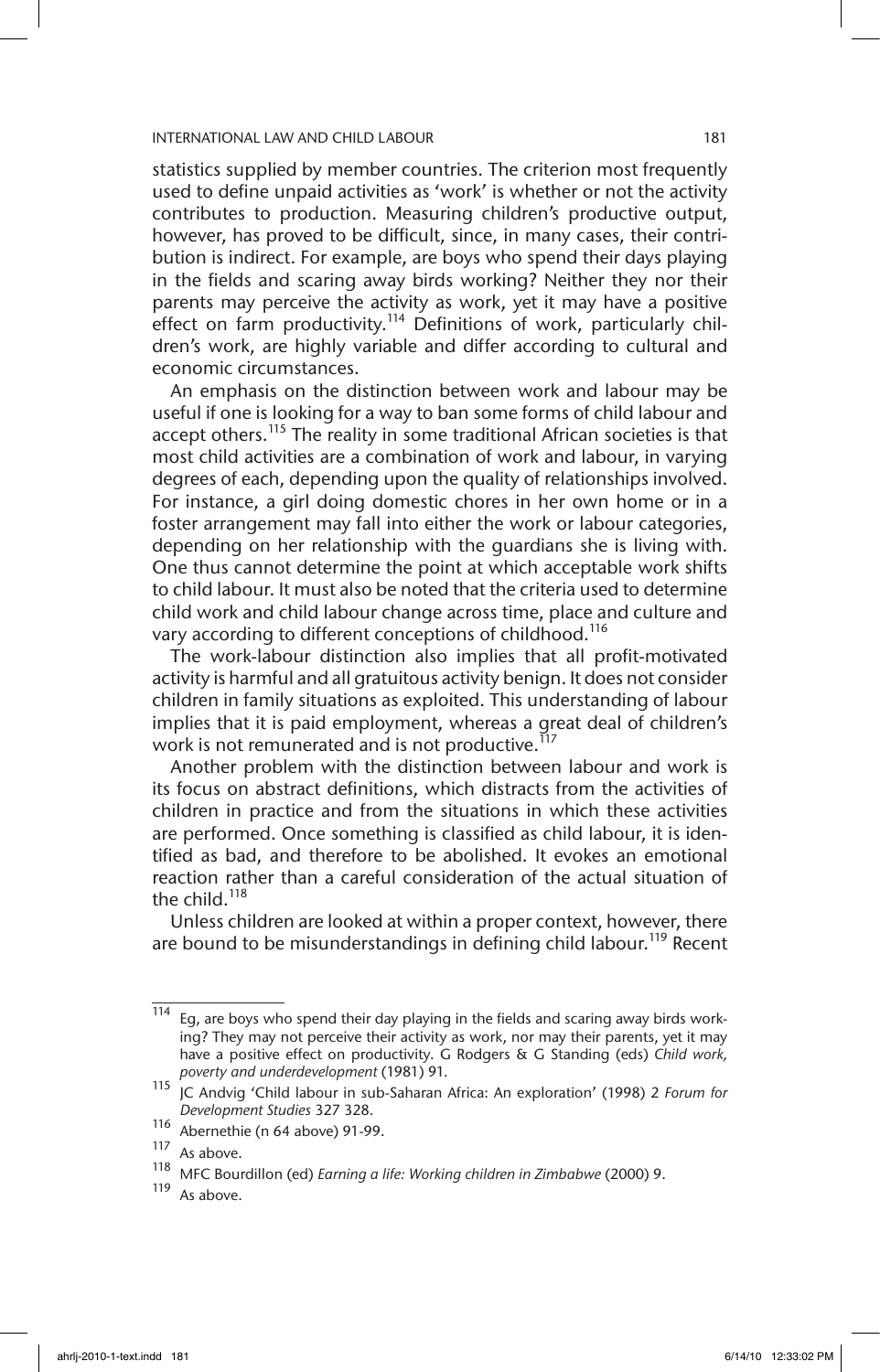studies on child development suggest that children's ability to work, and to benefit or suffer from it, varies significantly from child to child. The new research also shows that child work has many effects, some good and some bad, not all of which can be separated from each other.<sup>120</sup> Even so, evidence about the impact of child work is fragmentary. There are few studies using case controls to show the long-term impact of early work or its relative severity. The studies that do exist rarely examine the psychological costs or benefits of work, and much of what is written focuses on the potential hazards rather than the actual harm that occurs.<sup>121</sup>

In general, international law's attempt to neatly separate child work from child labour is the basis of stereotyping and prejudice. If we find the criteria for deciding in advance whether a particular activity is to be classified as work or labour, we are considering whether the activity should be permitted or not, before examining the advantages and disadvantages for the children concerned.<sup>122</sup>

# 2.3.2 Minimum age of employment

The ILO approaches child labour according to minimum ages. The whole concept of establishing minimum age reflects the concern that children of too young an age should be specially protected. Prior to the 1860s, the Western world did not consider age as an important measure for the acceptability of child work, and, at that time, the employment of nine year-olds (and below) was legal and common place.<sup>123</sup> Rather than establishing age limits, however, nineteenth century child labour legislation reduced hours of work and provided some education for child labourers.<sup>124</sup>

With changes in the conception of childhood, the early twentieth century saw the ILO setting age limits for the employment of children in various sectors of the economy. The age limits in the Minimum Age Convention of 1973 still form the basis for international and national legislation. The Convention compels countries to fix a minimum age for employment that must not be less than the age for completing compulsory schooling.125 The instrument sets the minimum age of

 $\frac{120}{120}$  SL Bachman 'A new economics of child labor: Searching for answer behind the headlines' (2000) 53 *Journal of International Affairs* 545 554.

 $121$  As above.

<sup>122</sup> Bourdillon (n 118 above) 10.

<sup>123</sup> VA Zelizer *Pricing the priceless child. The changing social value of children* (1985) 75.

An example was the Health and Morals of Apprentices Act of 1802 in Great Britain, which outlawed night work and attempted to limit the working day in cotton mills. A subsequent Act of 1819 forbade the employment of children under the age of nine in cotton mills. Fyfe (n 72 above) 30; Zelizer (n 123 above) 75.

<sup>125</sup> For developed countries, it should not be less than 15 years (art 2 para 3). Developing countries may set the minimum age at 14 (art 2 para 4).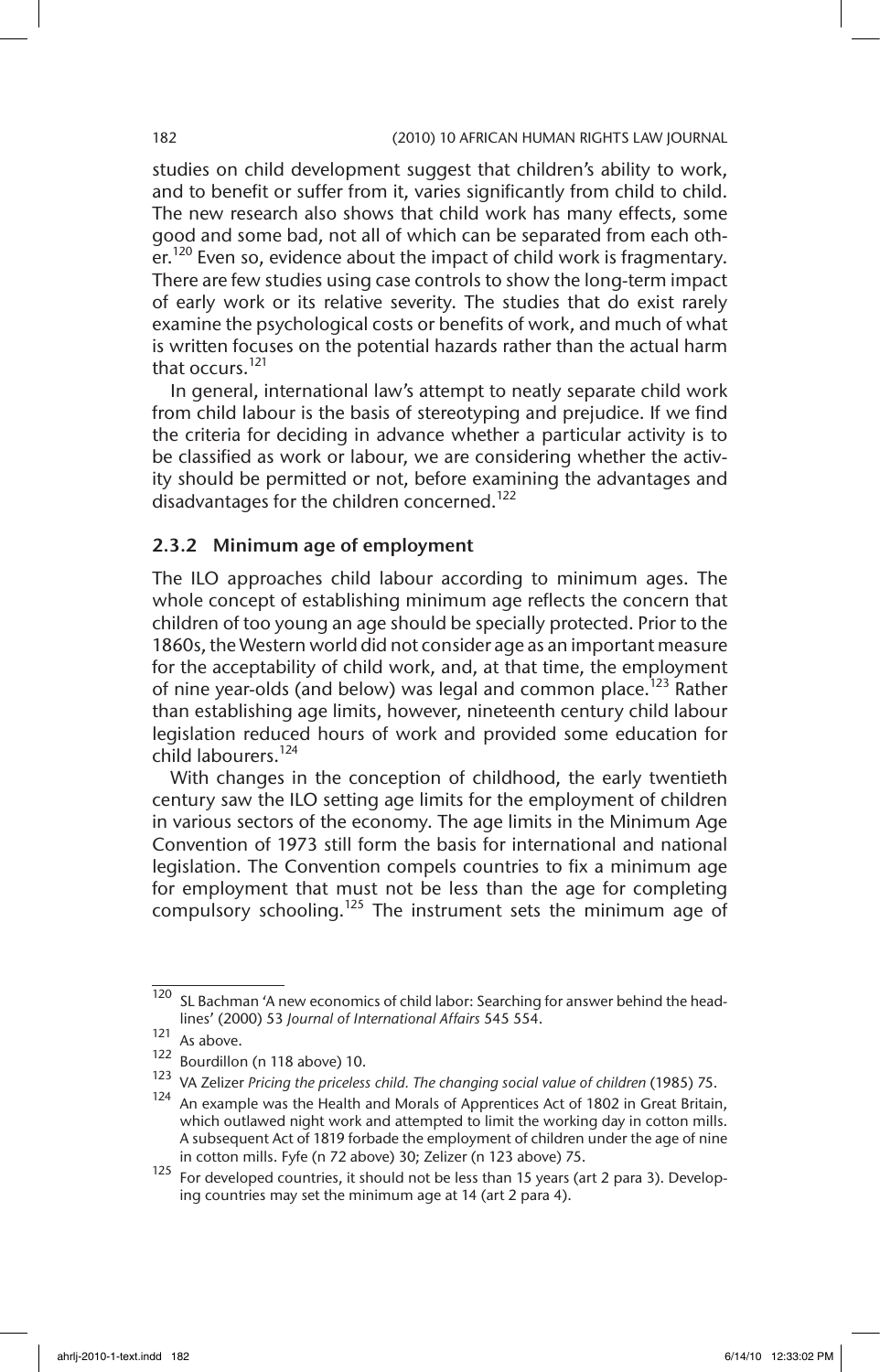employment at  $15.^{126}$  Developing countries may set the minimum age at  $14.127$  Domestic limitations on age vary according to the nature of the work, and the so-called 'development of the child' and educational obligations.<sup>128</sup>

The Minimum Age Convention also provides that national laws or regulations may permit the employment or work of persons between 13 to 15 years of age on 'light work', which is $^{129}$ 

not likely to be harmful to their health and development; and such as not to prejudice their attendance at school, their participation in vocational orientation or training programmes approved by the competent authority or their capacity to benefit from the instruction received.

This competent authority must determine what light work is, and prescribe the number of hours and conditions in which such work may be undertaken. For dangerous work, the Convention sets a limit of 18 and allows children aged 16 to undertake such work only if their safety and morals were fully protected and they received sufficient specific instruction or professional training.<sup>130</sup>

In determining whether work is 'light' or 'likely to be harmful', the ILO takes into consideration, among other factors, the duration of work, the conditions under which the work is done and its effect on school attendance. The ILO, however, does not provide any operational guidance for assessing these factors and determining whether any given form of work would qualify as light or hazardous work. The type of work which falls under the rubric of light and hazardous is left to individual countries to determine. The comparison between light and hazardous work therefore remains unhelpful as it fails to provide any effective method of distinguishing between legitimate and illegitimate forms of work $131$ 

 $\frac{126}{126}$  Art 2(3) Minimum Age Convention. Since the British Factory Acts of the 19th century, compulsory education has proved to be one of the most effective means of combating child labour. International law reflects an acknowledgment of that fact. The age of admission to employment is thus inextricably linked to the age limit for compulsory education. The logic is that if compulsory schooling ends at the same time as the minimum age for employment, it removes the risk of children engaging in employment before they are legally entitled to work and rules out an enforced period of idleness. ILO: Minimum Age, General Survey of the Reports Relating to Convention No 138 and Recommendation No 146 Concerning Minimum Age, Report of the Committee of Experts on the Application of the Conventions and Recommendations, Report III (Part 4(B)), ILC, 67th session, Geneva, 1981, para 140.

<sup>&</sup>lt;sup>127</sup> Art 2(4) Minimum Age Convention.

 $128$  The Convention, however, provides flexibility for countries to establish a younger minimum age of 12 or 13 for children to partake in 'light work' (art 7). Hanson & Vandaele (n 4 above) 101.

<sup>&</sup>lt;sup>129</sup> Art 7(1) Minimum Age Convention.<br><sup>130</sup> Arts 2(1) St (2) Minimum Age Conve

<sup>&</sup>lt;sup>130</sup> Arts 3(1) & (3) Minimum Age Convention.

<sup>131</sup> J McKechnie & S Hobbs 'Child labour: A global phenomenon?' (1999) 8 *Child Abuse Review* 87 88.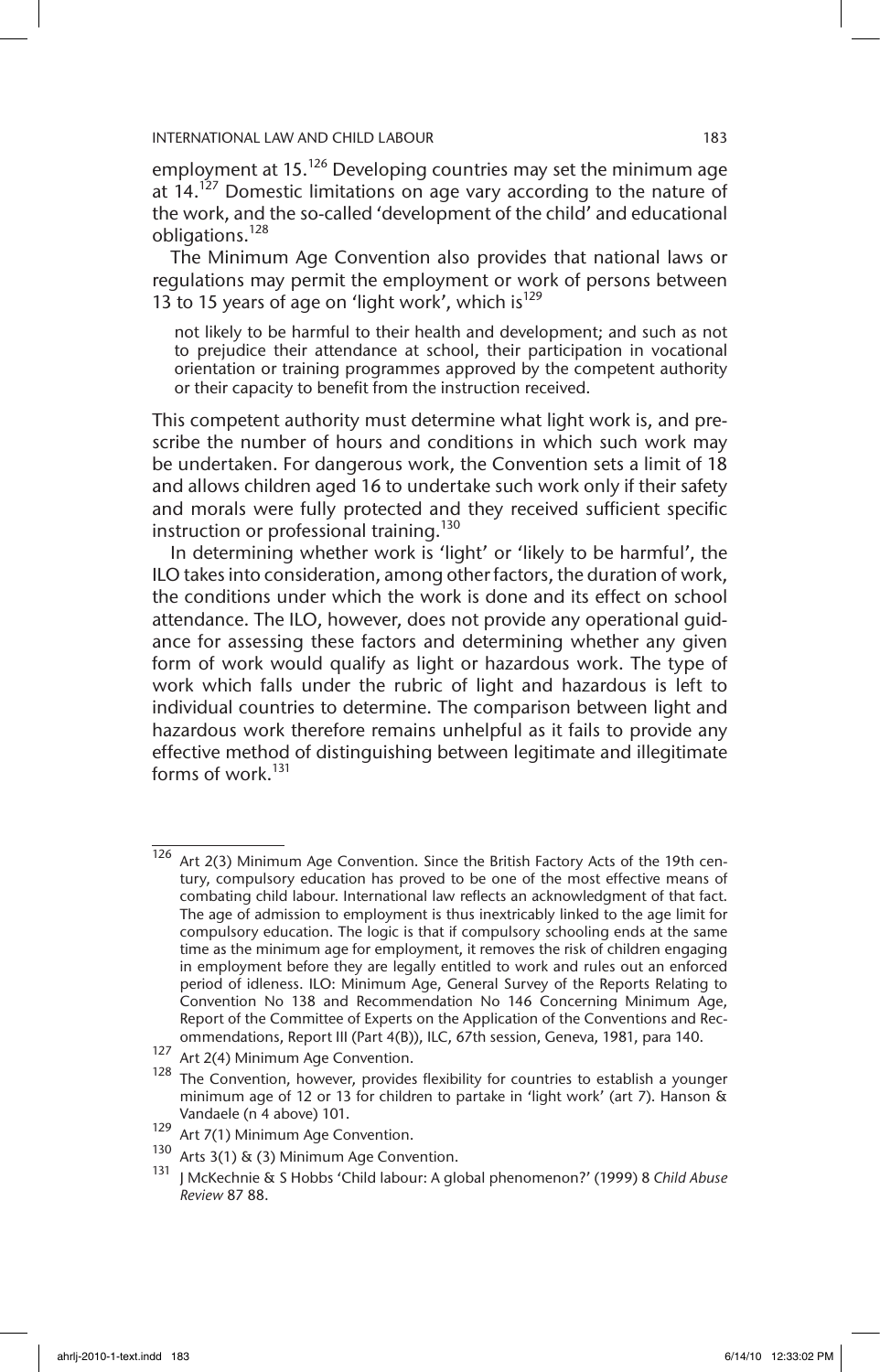By implication, a child who is below the minimum ages stipulated by the Convention would be engaging in child labour if they do the work prohibited for their age. These minimum age standards express an ideal of childhood as 'a privileged phase of life, properly dedicated only to play and schooling, and with an extended period of dependence during which economic activity is discouraged or actually denied'. It would seem that the Minimum Age Convention was motivated by an assumption that, if the minimum age were raised, the physical and mental development of children would be enhanced, since they would not be allowed to work until middle adolescence.

While it is generally conceded that minimum age laws have been effective in removing children from formal employment, an issue which has been well researched, it is, however, still unknown whether the laws have improved the development and the welfare of the children concerned. Minimum age regulations have not received a credible analysis that empirically weighs costs and benefits to determine their net impact on children and on society. This is astounding, considering that the minimum age policy has been in place for over 150 years, and the Minimum Age Convention for over 25 years.

An example of this oversight is in instances where children are orphaned due to HIV/AIDS or other reasons. Taking such children out of employment because they are under age would be counterproductive as they will be left with no means of survival.<sup>132</sup> Such a case of 'misguided good intentions' should be a warning about the costs of applying simplistic assumptions and solutions across the board without adequate attention to differences of social and economic context.

One could also argue that regulating child labour by minimum age limitations would be problematic in countries which lack the institutional wherewithal to register the birth of every child such as those of Africa. In such societies, age is thus difficult to prove. In any event, some child development experts believe that age is not always the best way to decide whether individual children are ready for work, or whether any particular kind of work is appropriate for a specific child.<sup>133</sup> Several factors should be considered, such as the health and nutrition of the child and its living environment.

<sup>132</sup> Authors argue that 'a universalised standard excluding children below a particular age from employment or work as set out in article 2 of the [Minimum Age] Convention is unjustified … insufficient attempts have been made to determine the impact of setting a minimum age for admission to employment or work on children; and the effort of enforcingf "blanket prohibitions" affecting all work (even safe work) diverts attention away from the need to intervene in forms and conditions of work that are harmful to children'. M Bourdillon *et al* cited in Sloth-Nielsen (n 103 above) 328.

<sup>133</sup> SL Bachman 'The political economy of child labour and its impacts on international business' http://www.nabe.com/publib/be/000330.pdf#search=%22us%20 Dept.%20of%20Labour%20(1998)%20definition%20of%20child%20labour%22 (accessed 19 September 2006).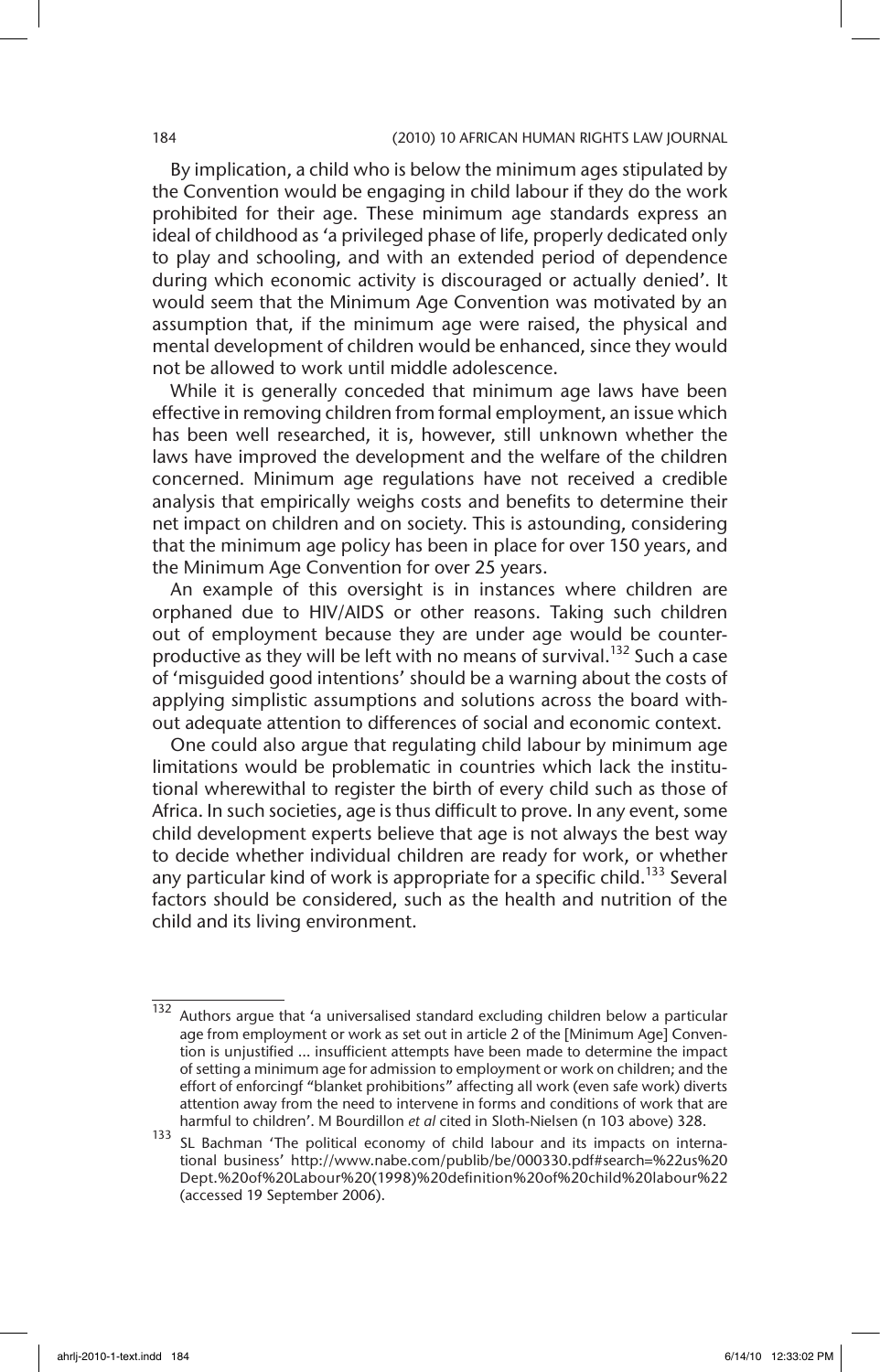Moreover, the ILO setting of specific age standards for children, the prescription of their participation in some spheres of activity whilst proscribing others, pathologises those child activities which take place outside the limits set for childhood. It is for this reason that activists and child development experts judge developing societies as having failed their children because the children's lives do not conform to the image prescribed by international law. Consequently, the discourse of children's rights suggests that the plight of children in the Third World 'is due to the moral failings of their societies'.<sup>134</sup>

# 2.3.3 Education

Child development experts and campaigners against child labour have thus often pointed out the negative correlation between child work and the right to education. The understanding of child labour as a practice harmful to a child's intellectual development is thus a well-established belief that has its origins in the mid-nineteenth century. Compulsory education is thus considered as an effective way of putting into effect the minimum age standards for admission to employment.<sup>135</sup>

It is submitted, however, that the incompatibility of education and work is overstated, and the benefits of abandoning work for schooling overrated. History has shown that condemning all child work and compelling children to go to school without first securing viable alternatives have made them even more vulnerable to poverty.<sup>136</sup> Moreover, a large number of children, particularly in Asia and Africa, manage to combine school and work effectively.<sup>137</sup>

Although full-time work (whether hazardous or not) is clearly incompatible with school attendance and performance, part-time child labour does not necessarily interfere with education when it occurs during vacations, or for a few hours a week during the academic year.<sup>138</sup> Furthermore, there is no authoritative data based on empirical and scientific research to support the rhetoric about the dangers of combining all forms of work with education. One therefore has to be careful about making automatic assumptions that all child work impairs education and intellectual development.

Defining child labour as work that keeps children from school also creates the risk of over-estimating the harm of work and neglecting

<sup>134</sup> As above.

<sup>135</sup> Art 28 CRC and art 2 of the Minimum Age Convention. Boyden *et al* (n 5 above) 249-250.

 $136$  As above.

 $137$  Sixty million African children combine schooling and work. A Admassie 'Explaining the high incidence of child labour in sub-Saharan Africa' (2002) 14 *African Development Review* 251 255.

<sup>138</sup> R Anker 'The economics for child labour: A framework for measurement' (2000) 139 *International Labour Review* 257 261.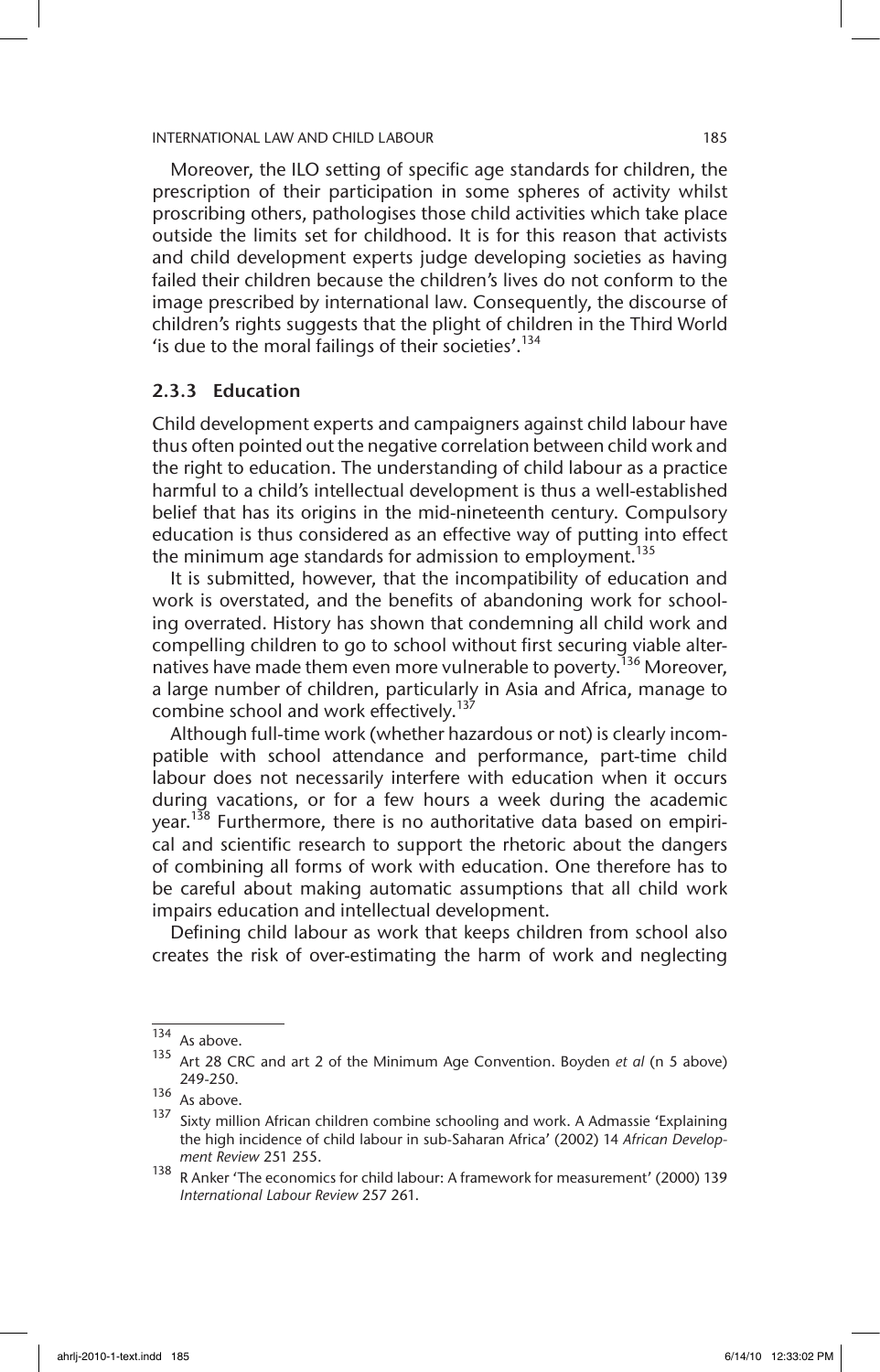the relevance of poor quality education in developing countries.<sup>139</sup> The definition neglects the fact that schools can sometimes drive children of poverty-stricken families to labour. They are left with no option but to go out to earn money to help pay for school costs.<sup>140</sup> Institutions, such as the missionary and farm schools of Southern Africa, have been known to actually perpetuate child labour rather than provide solutions for it. Hordes of children in rural Zimbabwe, for instance, have to wake up early to work on commercial farms and plantations or for missionary enterprises in exchange for education. This brings into question all the rhetoric of the human rights movement on the benefits of education.

Another important question that arises with defining child labour as work that hampers schooling is the nature of education. More that one form of education exists. There is, first, formal education, which involves going to school and equipping the child with the necessary skills for formal employment. The second is traditional education, which includes an engagement in customary livelihood at home, in fields and forests with parents and communities.<sup>141</sup>

The model of education in international law also seems to carry with it an arrogantly negative perception of African cultural ways without acknowledging their benefits and does not take into account the existence of these different forms of education in African societies. They assume that a formal school is the only acceptable form of education. Southern African societies, however, consider child work an important component of education, especially in the household-based production system and various apprenticeship arrangements.<sup>142</sup> Traditional education includes engaging in customary livelihoods at home, in fields and pastures with parents and communities.<sup>143</sup> The basic skills transmitted do indeed allow children to mature in a protective environment, at the same time preparing them for survival in an often harsh world.<sup>144</sup>

Admittedly, the global fruits of formal schooling have been considerable. Notwithstanding this, schooling should not be viewed uncritically, since it is eventually 'limited by technology of the classroom, formal instruction and uniform stages of progression, prescribed knowledge, a curriculum of self-contained bits and by the restricted amount of time

 $\frac{139}{139}$  C Heady 'What is the effect of child labour on learning achievement? Evidence from Ghana' *UNICEF Innocenti Working Papers* (2000) 79.

<sup>140</sup> Anker (n 138 above) 261.

<sup>141</sup> PB Larsen 'Indigenous and tribal children: Assessing child labour and education challenges' Child labour and Education Working Paper, International Programme on the Elimination of Child Labour (IPEC) http://www.ilo.org/public/english/standards/ipec/publ/download/edu\_indigenous\_2003\_ en.pdf (accessed 21 September 2006).

 $\frac{142}{143}$  Rodgers & Standing (n 114 above) 33.

 $\frac{143}{144}$  Larsen (n 141above).

As above.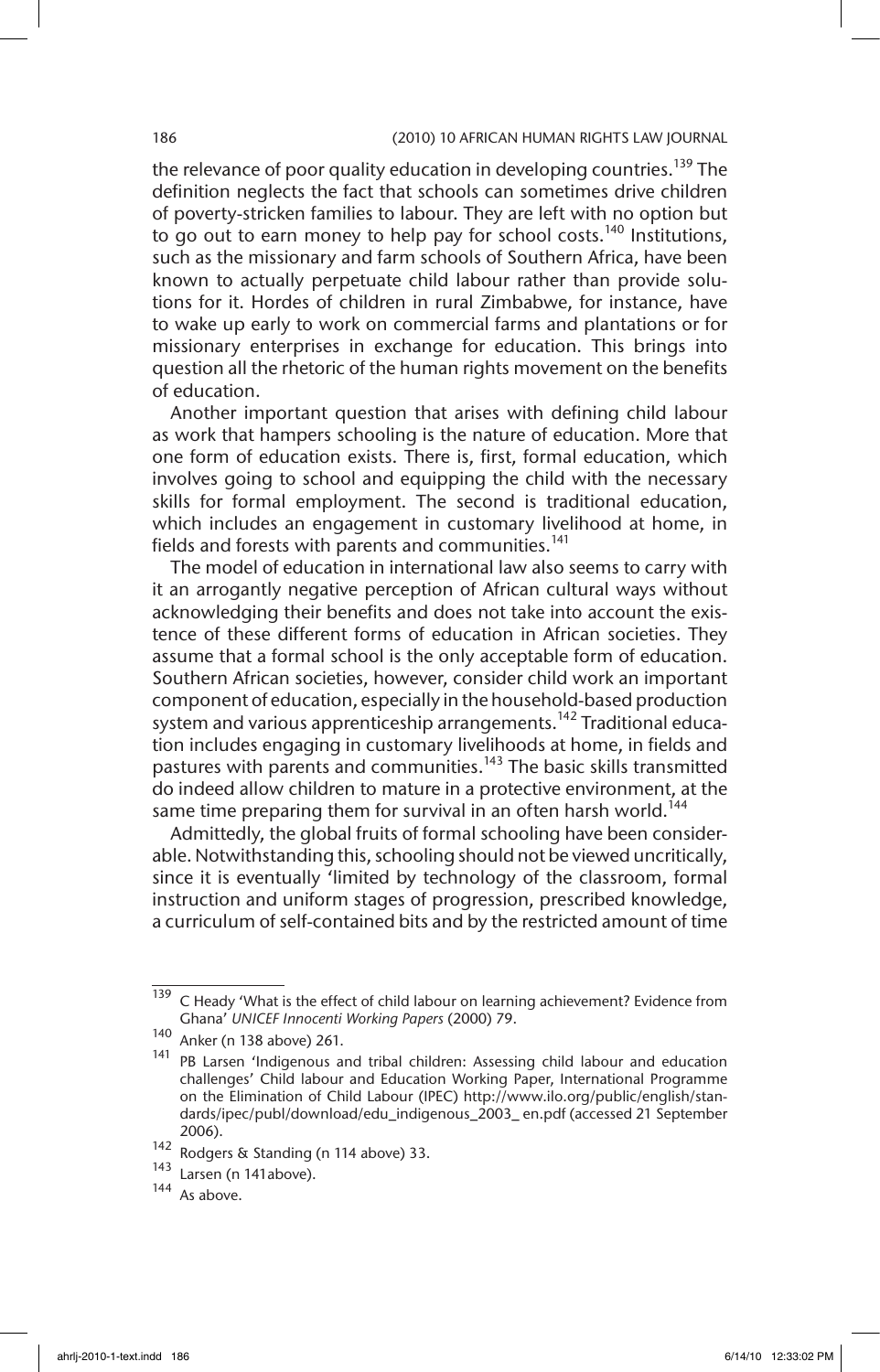children actually spend at school'.<sup>145</sup> In other words, education has not been fine-tuned to suit local circumstances.

When considering schools as routes to education and development, two major issues need to be taken into account. Firstly, given the multiplicity of values and goals of development in the world today, it is not evident that school alone can satisfy children's many developmental capacities and needs. Secondly, it is questionable whether the kind of schooling on offer in many parts of the world is of much benefit to children. It may be that, in some cases, work has a more positive developmental effect, especially on the psychological well-being of the child. $146$ 

# 2.3.4 The health risks to child development

International law also approaches child labour with reference to the effects work may have on a child's health, on the assumption that labour is harmful to the health and life expectancy of children.<sup>147</sup> Historians acknowledge that during the industrial revolution in Europe, working children suffered permanent damage to their health as a direct consequence of their early experiences when they worked long hours without rest and were exposed to dangerous substances and machinery.<sup>148</sup>

However, it is quite apparent that the rhetoric relating work to child development deals superficially with physical health and safety, which include all the bodily senses required to survive in the journey to adulthood.<sup>149</sup> Little is known about the developmental and health effects of work and what makes work abuse for children and the cultural (and social and economic) forces that provoke and sustain that abuse. Scholars pay attention only to the hazards of work. There is little consideration of the possible benefits of work on child development. As a result, human rights activists and child development experts condemn the African way of raising children without understanding why child work in such societies continues to be an integral part of human development.

The drafters of international law, particularly ILO Conventions, seem to confuse hazards or risks with actual effects. While children should be protected from dangerous work and not be encouraged to endure hazards, merely because they are resilient, the mere presence of risk tells us very little about the precise outcome of work for children. Exposure to a hazard does not necessarily have damaging consequences. Much

<sup>145</sup> Boyden *et al* (n 5 above) 58.

<sup>146</sup> Boyden *et al* (n 5 above) 110.

<sup>147</sup> Art 32(1) CRC; arts 3 & 7 Minimum Age Convention; and art 3 Worst Forms of Child Labour Convention.

<sup>&</sup>lt;sup>148</sup> Nhenga (n 51 above) 19.<br><sup>149</sup> Boydan et al (n 5 above)

<sup>149</sup> Boyden *et al* (n 5 above) 29-39.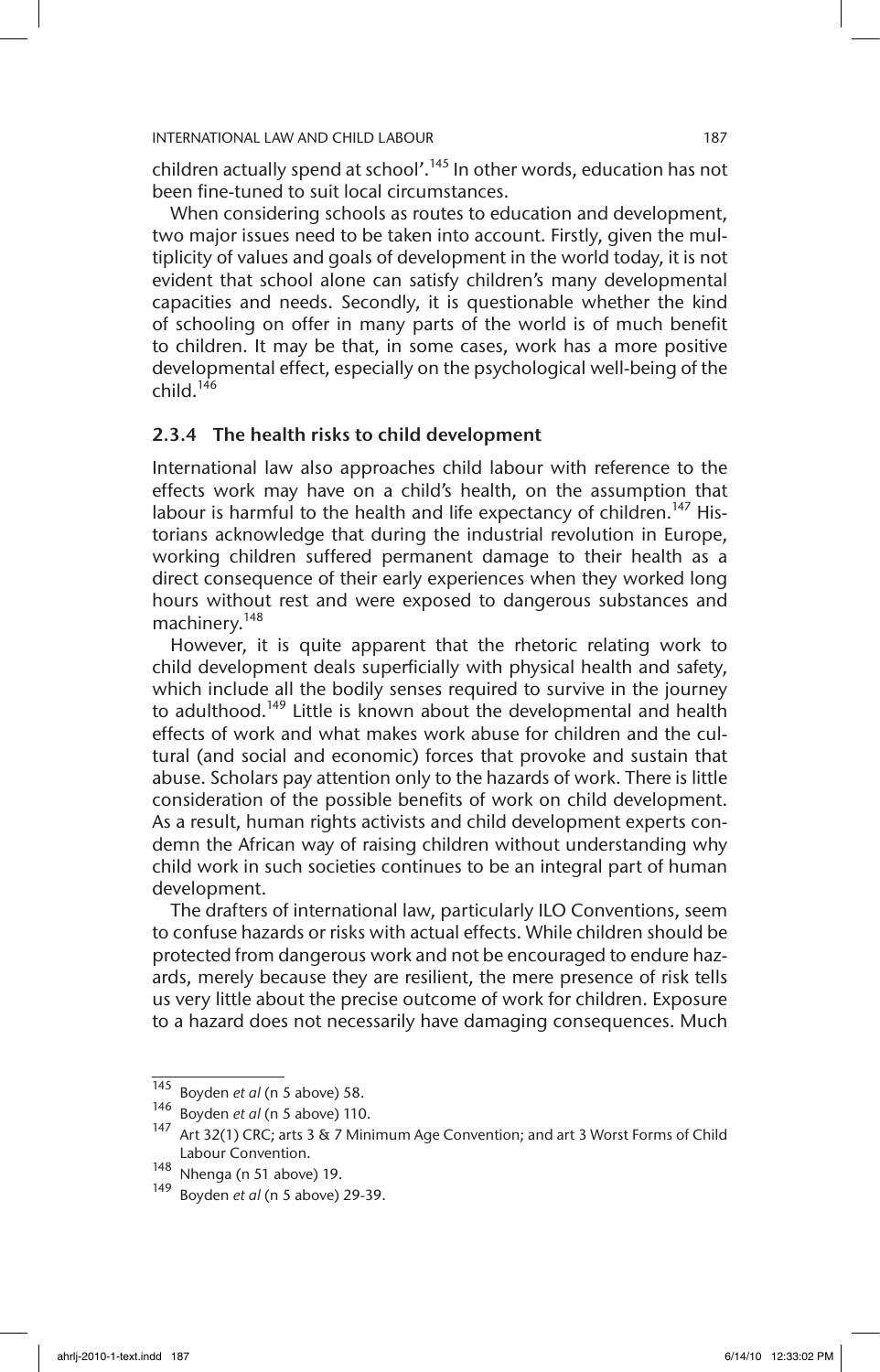depends on the social and normative context of work, the nature and severity of the hazard and how children respond individually.<sup>150</sup>

Questions also remain as to how to quantify the amount of time a child needs for rest, leisure and play, on who determines how much time a child may work and on which factors shall inform the decision as to the appropriate number of hours that may be allocated to child activities. Given differences in children's physical capabilities and adaptations, it is difficult to answer these questions. International and domestic instruments on children's rights do not provide any guidelines and thus the answers will inevitably be based on subjective deduction.<sup>151</sup>

The child development experts' assumption that most children's work is grim, distasteful and stultifying to their development has seriously distorted both national and international activities dealing with it. Experts have usually placed the emphasis on physical and safety issues, and on the adverse effects on schooling, while largely ignoring psychosocial effects which mitigate against detrimental outcomes, contribute to a child's resilience and facilitate development. It can actually bring important rewards, such as teaching children endurance, giving them a sense of pride and self-worth, and making self-sufficiency possible.<sup>152</sup>

The contemporary theory of development is thus restrictive in that it overlooks the existence of the social and moral dimensions of human development, which include concern for others, sharing, a sense of belonging, the ability to co-operate, the distinction between right and wrong, respect for laws and for the property and persons of others, resourcefulness and other capacities needed to live successfully within a social context.<sup>153</sup> Little attention is paid to emotional development, which relates to adequate self-esteem, family attachment, feelings of love, acceptance and the affection necessary to maintain family ties.<sup>154</sup> Such dimensions of development may be enhanced by child work, and are essential in African cultures. Moreover, there are so many kinds of work and working conditions, some facilitating and some hindering children's growth, that it is presumptuous to make blanket judgments about the morality of child work and the legal standards involved.

The limits of culture must, however, be noted. Just as culture should not be excluded from the human rights equation, so too must it not be used consistently to trump rights. Indeed, there are cultural practices, which, by today's standards, are difficult to justify, for instance, taking the girl child out of school because she is to be married.<sup>155</sup> Such limits on culture, however, seem to have driven the international campaign against child labour to seek the denial of all cultural practices and atti-

<sup>150</sup> Boyden *et al* (n 5 above) 79.

 $\frac{151}{152}$  As above.

<sup>152</sup> Boyden *et al* (n 5 above) 144 110.

 $153$  As above.

As above.

Alston (n 84 above) 20.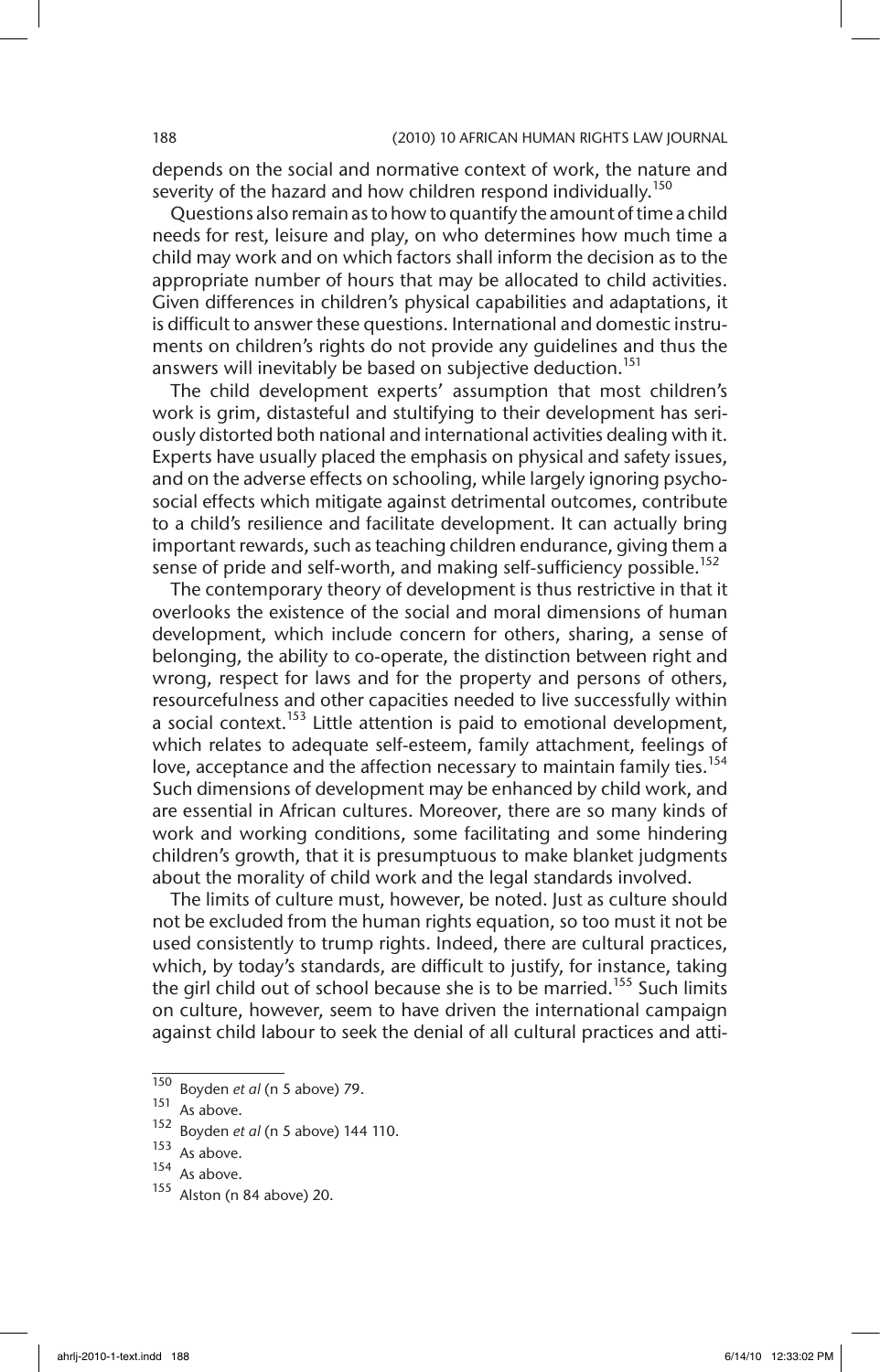tudes. Notable amongst these are the expectation that children will contribute economically to their families, and the belief that children working is an appropriate preparation for adulthood. While such African attitudes can indeed significantly perpetuate child labour, they cannot, with their associated practices, be entirely condemned.<sup>156</sup>

African attitudes exist in a wide variety of forms, not all of which can necessarily be linked to exploitative types of child labour. Modifying the forms of those cultural attitudes and practices, therefore, should be a finely-nuanced, context-specific task. The ways and degree to which children are expected to contribute to their families, the best mix of formal education, paid employment and apprenticeship to prepare children for adulthood, and the appropriate way to handle biologically and culturally-gendered differences are intrinsically context-oriented decisions. Hence, any attempt to modify them should be sufficiently local to take account of the circumstances in which they occur and perhaps in consideration of the evolving capacities of the child.<sup>157</sup> Further, decisions about such matters would normally fall within the spheres of family privacy, religious liberty and cultural autonomy. Hence, attempts to modify those attitudes coercively or without sensitivity to local conditions are likely to be met with resistance.<sup>158</sup>

While the cultural differences in child rearing seem obvious at first glance, these differences are often not recognised by those charged with implementing the law, as they apply 'scientific' ways of approaching problems. The economic, social and political conditions for urban, middle class individuals who shape policy and programming, often differ dramatically from those on the receiving end: the rural folk. This expert knowledge is often derived from a conceptual basis that denigrates local knowledge and traditional wisdom. Local practices are frequently defined as harmful without appreciating the meaning of harm.159

# 2.3.5 African countries' ratification of international child labour instruments

Given the above discussion, the question at this point would be: How is it that African countries have ratified CRC and the ILO Conventions on child labour if the principles enshrined therein are so at odds with the cultures of their constituencies? Answering these questions would require one to look to the states' reasons for ratification and the nature

<sup>156</sup> DM Smolin 'Conflict and ideology in the international campaign against child labour' (1999) 16 *Hofstra Labour and Employment Law Journal* 401-402.

 $157$  The challenge, however, would be how to effectively and objectively assess the capacities of each child.

 $158$  As above.

<sup>159</sup> Verhellen (n 55 above) 59.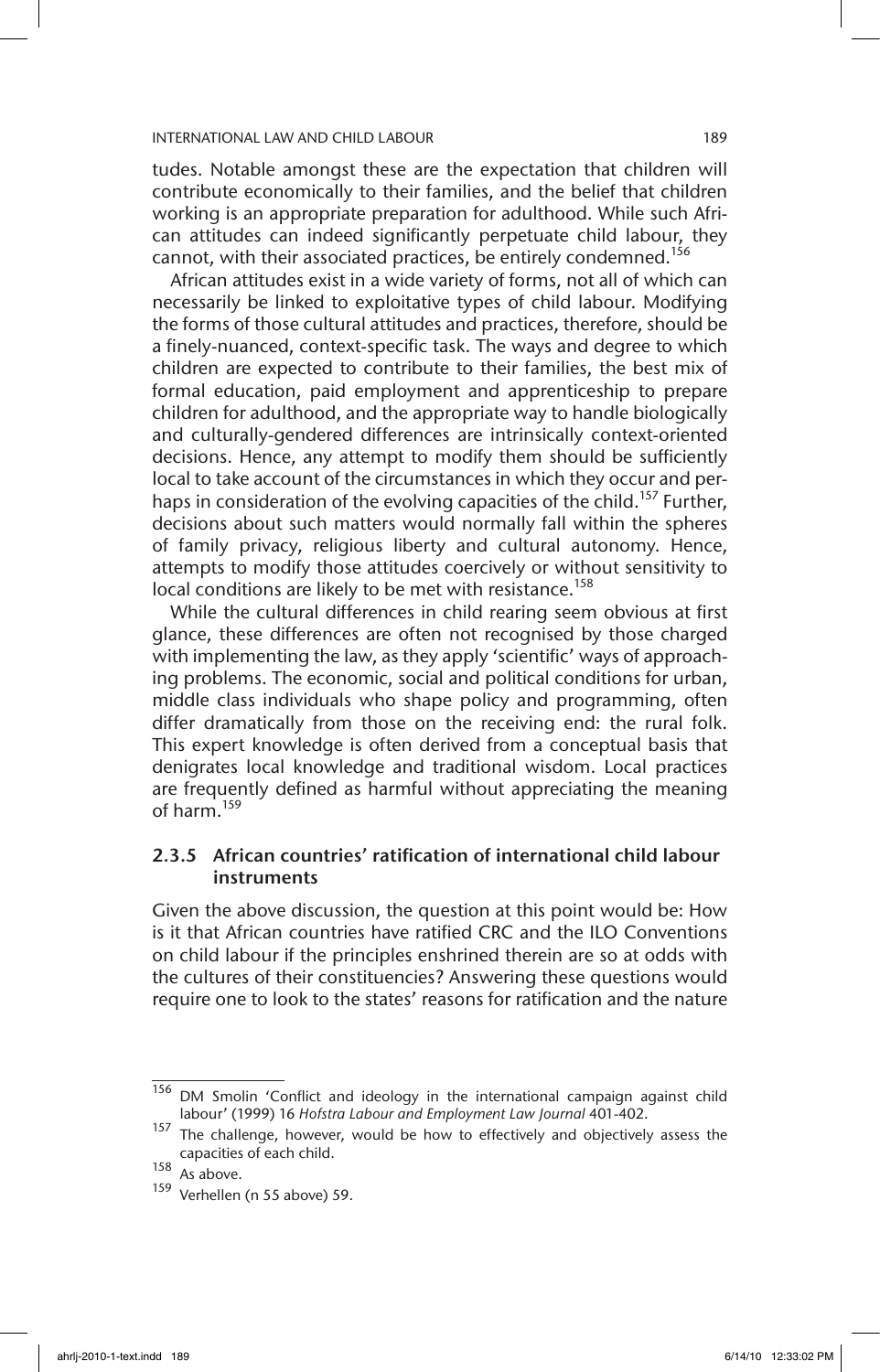of the said countries' participation at the negotiation and drafting stages of the Conventions.

True as it may be that African countries have ratified the international laws on children's rights, it is well known that the motivation for the ratification is always a combination of various factors, with international diplomacy being a primary consideration. States always want to be seen as supporters of human rights. While some have ratified human rights treaties with the genuine intention to establish a universal normative framework and strengthen such a system worldwide, there is also evidence that developing countries simply succumbed to political pressure to ratify from other states and international non-governmental organisations (NGOs).<sup>160</sup>

Some countries have ratified human rights instruments to facilitate reintegration into the international community after a period of isolation, symbolising a break with an authoritarian past or to prevent a recurrence of wide-scale human rights abuses. An example of countries which have done so is South Africa at the demise of apartheid in 1994, and Zimbabwe and Namibia after their independence in 1980 and 1990 respectively.<sup>161</sup> It is also common knowledge that developing countries have often ratified a human rights instrument for the sole purpose of receiving international aid. Governments that have ratified treaties for such reasons often lack a moral motivation to improve the lives of their citizens as they are obliged under the instruments and hence reduce the ratification to a mere academic exercise. As a consequence, most countries never bother to incorporate the treaties into domestic law.

One could also argue that during the drafting and negotiation of all human rights treaties, just about all delegates in attendance are usually more concerned with protecting the official positions of their governments with expedient ambiguity, than with achieving conceptual clarity, let alone representing beliefs, attitudes and practices of their national constituencies.<sup>162</sup> Moreover, the few representatives of developing countries who do attend are usually late participants in a

 $\frac{160}{160}$  Eg, India ratified CEDAW and CRC in response to the increasing international scrutiny of its human rights record, after Pakistan tabled a resolution to the Commission of Human Rights on the state of human rights in Kashmir. Iran also acceded to CRC because it was under pressure at the time due to its human rights record. Brazil ratified CERD to show some participation in international human rights; the former USSR ratified CERD and CEDAW as part of the international trend to do so, not wanting to lag behind other states; the same applies to the Philippines with respect to CRC. Japan ratified CERD when it was the only liberal democracy left that had not done so. PE Veerman *The rights of the child and the changing image of childhood*  (1992) 183.

<sup>161</sup> South Africa ratified five treaties shortly after the end of apartheid. Institute for Human Rights and Development in Africa (IHRDA) 'The African Charter on the Rights and Welfare of the Child' http://212.60.76.30/modules/news/index.php?storytopic=16 (accessed 11 September 2007).

<sup>162</sup> Boyden *et al* (n 5 above) 68.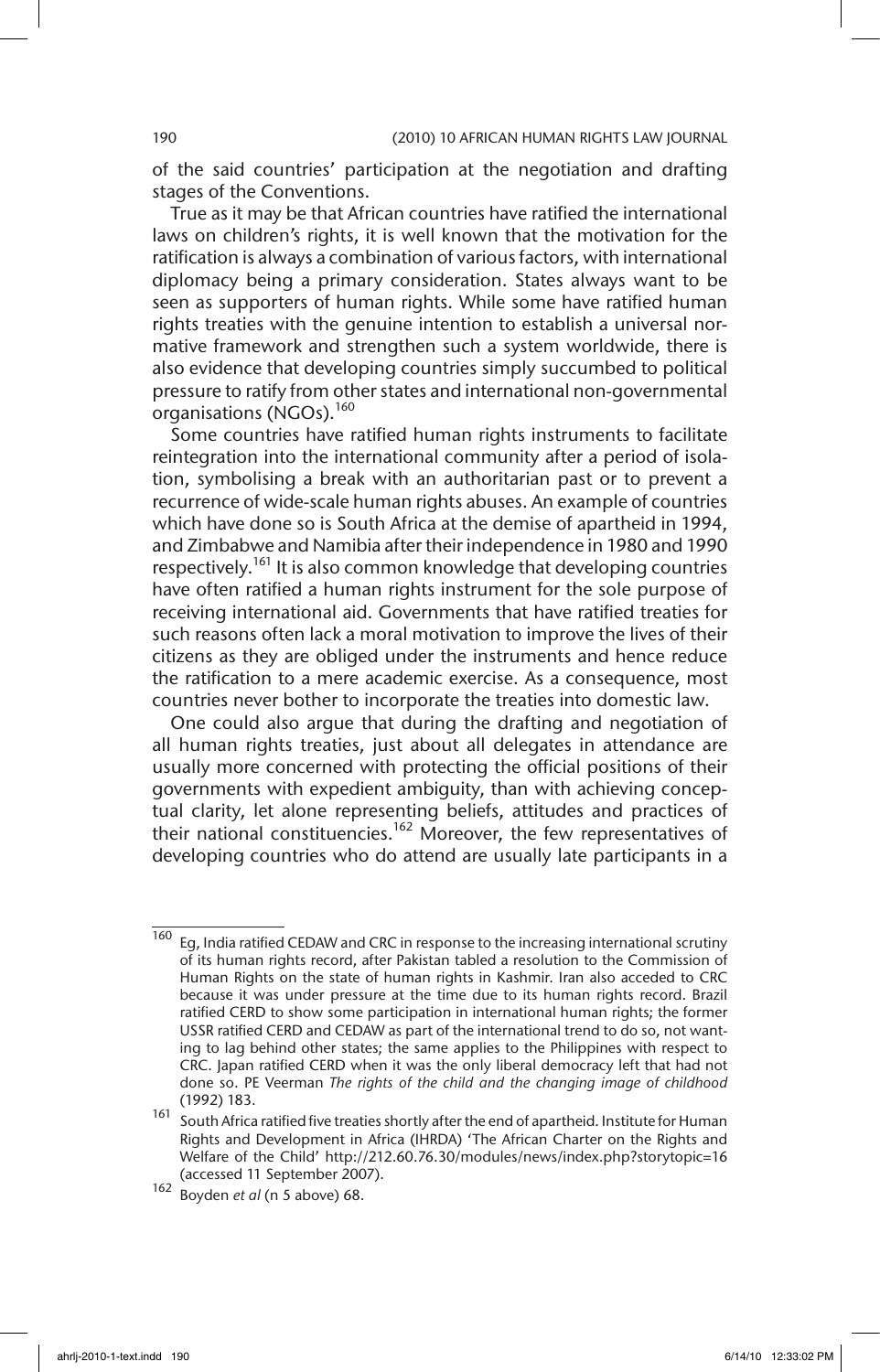predetermined process.<sup>163</sup> Hence they have to work with concepts and mechanisms already called from sources other than their own.<sup>164</sup>

Often, delegates of developing countries have no alternative position to present, since their national constituencies did not have the chance to articulate different proposals based on their indigenous experiences and in response to the realities of their own countries.<sup>165</sup> At the negotiating sessions, they often lack a sense of familiarity and support from home. Such negotiators, particularly those from developing countries, are therefore ill-equipped to make a meaningful contribution to the proceedings.166

Moreover, many initiatives on child labour have generally been based on an assumption that the problem is confined to the poor countries. The societies and groups most determined to eliminate the practice have thus tended to come from the developed world. Industrialised countries have thus dominated the discussion on child labour and been the ones to define it and to stipulate its remedies in accordance with interests and ideologies of these countries of origin. A serious inequality in the negotiating positions therefore exists. It is for this reason that one has to look beyond formalistic participation in order to appreciate the realities of implementation. Countries that did not participate, or had little opportunity to contribute during the negotiating process, will most likely lack the motivation and wherewithal to implement the provisions of the instruments.<sup>167</sup>

The ILO has tried to remedy this inequality by providing different child labour standards for poor nations and their developed counterparts.<sup>168</sup> Such attempts have hardly been successful considering that international values and imperatives are still imposed on the latter without due consideration of the different methods of rearing children,

 $\overline{163}$  CRC came about as a result of long-term advocacy by voluntary organisations such as Save the Children and, more specifically, in response to Poland's call for an international instrument on children's rights to mark the 1979 International Year of the Child. M Freeman *The moral status of children: Essays on the rights of the child* (1997) 53.

<sup>164</sup> As above.

 $165$  As above.

<sup>&</sup>lt;sup>166</sup> Only four developing countries had representation at the CRC sessions of the Open-Ended Working Group, namely, Algeria, Morocco, Senegal and Egypt. Their participation, however, was sporadic. The rest of the African countries (including Lesotho, Zimbabwe and South Africa) never took part at all. Throughout the proceedings, NGOs representing the interests of children were involved only periodically and their participation was badly co-ordinated. Freeman (n 163 above) 53; Veerman (n 160 above); IHRDA (n 161 above).

<sup>167</sup> It would also seem that before the drafting and negotiation stage, little effort is put into researching the indigenous societies of non-Western countries, which are meant to benefit from those instruments. Moreover, there is little regard to whether or not the representatives of countries have done the necessary consultations with their national constituencies.

 $168$  The gradation of standards has thus historically been part of ILO Minimum Age Conventions.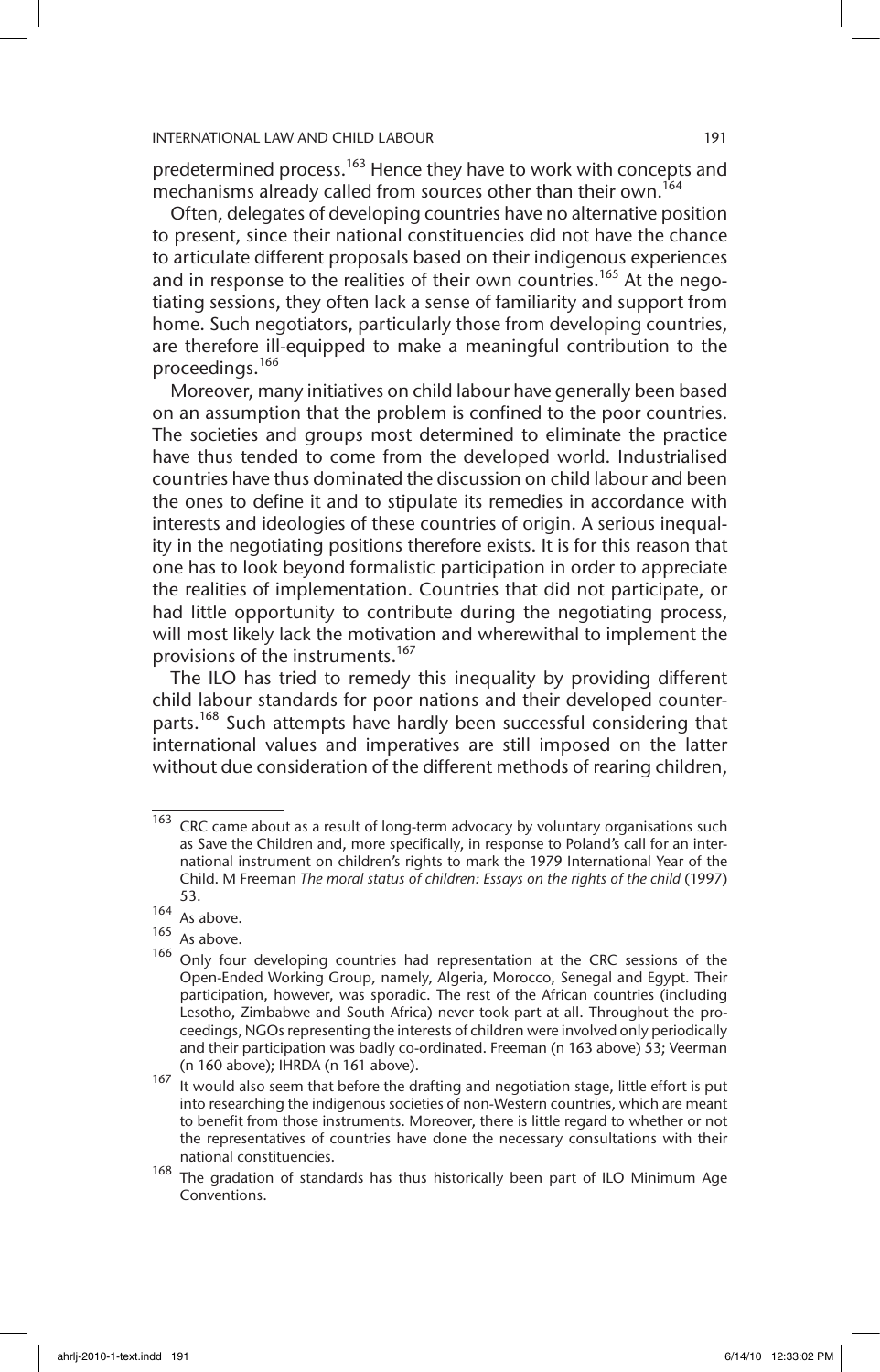and varying conceptions of childhood. Moreover, it is not clear how the degree of difference in child labour standards was determined between developed and developing nations (as exemplified by the terms of the 1973 Minimum Age Convention).<sup>169</sup>

# 3 Conclusion

It should be clear at this point that, while there is an international consensus on the concern for children, societies differ on the conception of childhood, how a child's welfare may best be secured and the acceptable forms of child activity. The discord between international law and African cultures on the laws and policies needed to deal with child labour represents fundamental differences on the social problem that should be eliminated. There is a growing consensus on the existence of a definitional problem, which appears to spring from two sources. The first is that developing countries which had tended to regard child labour as necessary are now being forced to view it as only harmful. The second is a recognition that the international law has a one-dimensional view of the problem which begs relevance in the societies of developing countries.<sup>170</sup>

Clearly, it is difficult to come to a common understanding of what is hazardous to a child, besides the more obvious dangers to health and social development of extreme forms of child labour such as sexual exploitation, mining and construction. Social and economic considerations will subjectively influence the determination. For instance, African societies do not consider the fetching of firewood and water as in anyway hazardous, but as an integral part of the socialisation process, while members of more modern societies would never send a child to a 'big bad forest' to fetch wood or to a well to fetch water 'where there is a risk of drowning'. To the latter, such work is of no value to a child's social development.

Given the questions that come up about the current and dominant perceptions of child labour, it is apparent that international law is based on assumptions which lack the substantiation of comprehensive research. 'We are confronted … with the very weak state of knowledge and understanding of the causes of abuse, exploitation and harm in work situations  $\ldots$ <sup>171</sup> There has, therefore, been a tendency to define work generally, and vaguely, as a problem for children, and to base inquiries on individual case studies, many of which focused on situations of serious peril. A consequence has been the formulation of blanket legal (and policy and programme) measures which were

 $\frac{169}{170}$  Smolin (n 156 above) 393.

Myers (n 51 above) 22.

B White 'Defining the intolerable: Child work, global standards and cultural relativism' (1999) 6 *Childhood* 133 135.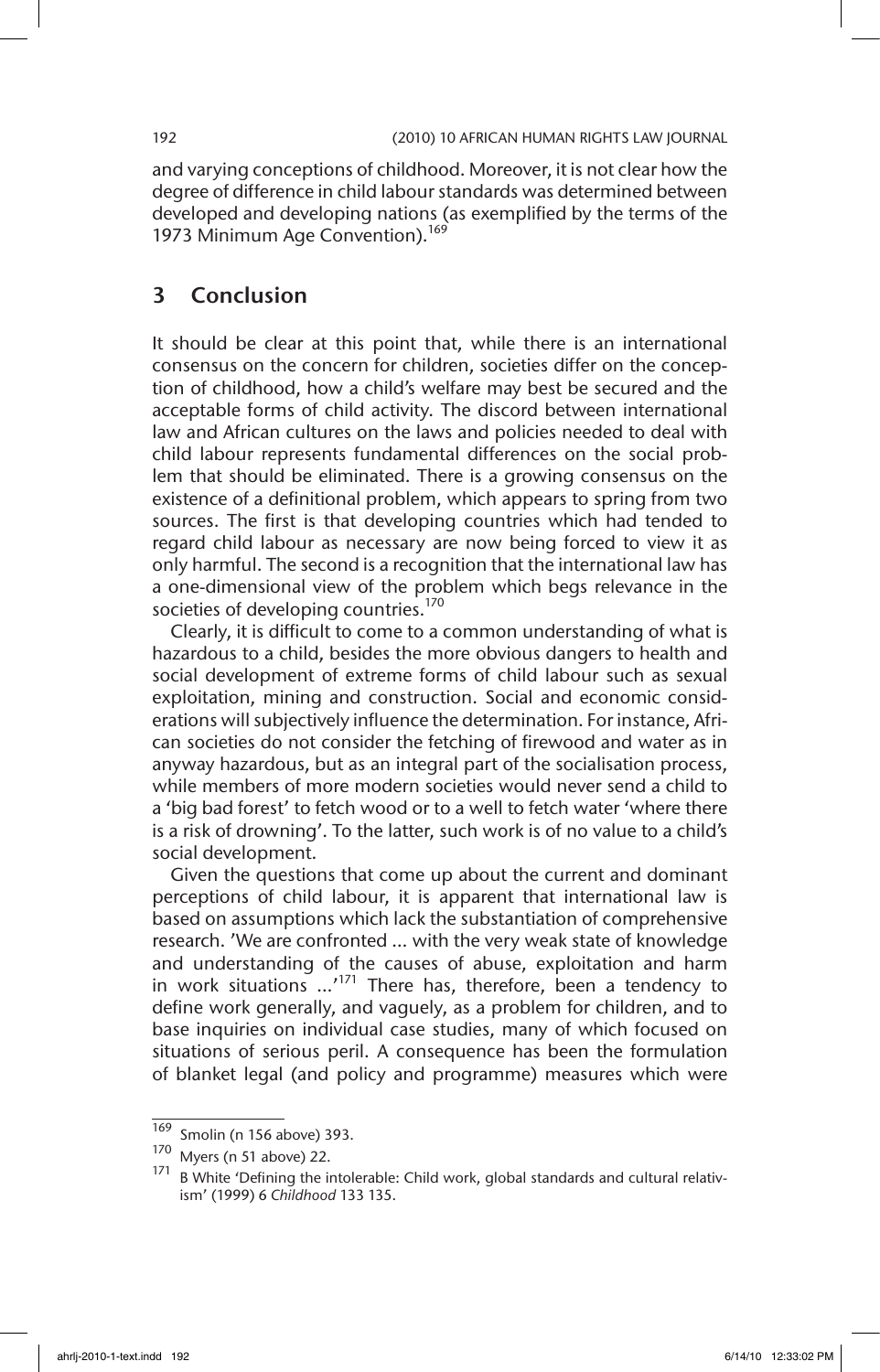ill-suited to the children whose work was not particularly hazardous or exploitative, and could be combined successfully with school work. The specific circumstances and needs have not been understood.<sup>172</sup>

Many of the studies provide a fairly static picture of children's working lives, neglecting their work histories. These lead to misleading conclusions. The intensity of children's work and their schedules sometimes change over short periods of time. This general lack of theoretical and methodological rigour results in a poor conceptualisation of working children as victims, and their classification, often erroneously, into categories defined very loosely by their circumstances or situation.

CRC and the ILO instruments on child labour therefore attempt to achieve the impossible: imposing a set of general standards of right treatment for children in a world with vastly different understandings about childhood and child development.<sup>173</sup> The crusading moralism that characterises the child rights movement poses a problem for the practical and objective reconsideration of child labour (and other issues on child welfare). It leads to a rigidity of thought and action in an era when more flexibility is essential to the successful adaptation of child protection methods to the exigencies of a changing world.<sup>174</sup> The rights codified in international instruments leave little room for compromise or an allowance for competing cultural values and foreclose reflection on intricate issues that are not soluble by simplistic formulae.<sup>175</sup>

What is apparent is that the principles of human rights do not permit people, in particular cases, to make individual judgments about whether abolishing child labour is in fact reasonable in the circumstances. The laws on child labour are ill-adapted to what Africans expect: a careful discussion of trade-offs and competing concerns, thereby facing a potential backlash by those concerned with cultural, familial or personal autonomy.<sup>176</sup>

While it is vital to retain or recapture cherished traditional values, one must be cautious about relying on dying, lost and even mythical cultural norms.<sup>177</sup> The relativist critique of human rights should not support a general challenge to children's rights but rather 'create a contingent, partial warning about the appropriate content of rights

<sup>172</sup> See A Bekele & WE Myers *First things first in child labour: Eliminating work detrimental to children* (1995) 29.

 $\frac{173}{174}$  As above.

<sup>174</sup> Boyden *et al* (n 5 above) 324-326.

<sup>175</sup> C Sunstein 'Rights and their critics' (1995) 70 *Notre Dame Law Review* 727 730-2.

In addition, the rules which the human rights movement seeks to impose would, if actually enforced, severely limit cultural, familial, religious and personal freedom. Smolin (n 156 above) 400.

<sup>177</sup> 'Leaders sing the praises of traditional communities – while they wield arbitrary power antithetical to traditional values, pursue development policies that systematically undermine traditional communities and replace traditional leaders with corrupt cronies and party hacks. Such cynical manipulation of tradition occurs everywhere.' J Donnelly *Universal human rights in theory and practice* (1989) 118.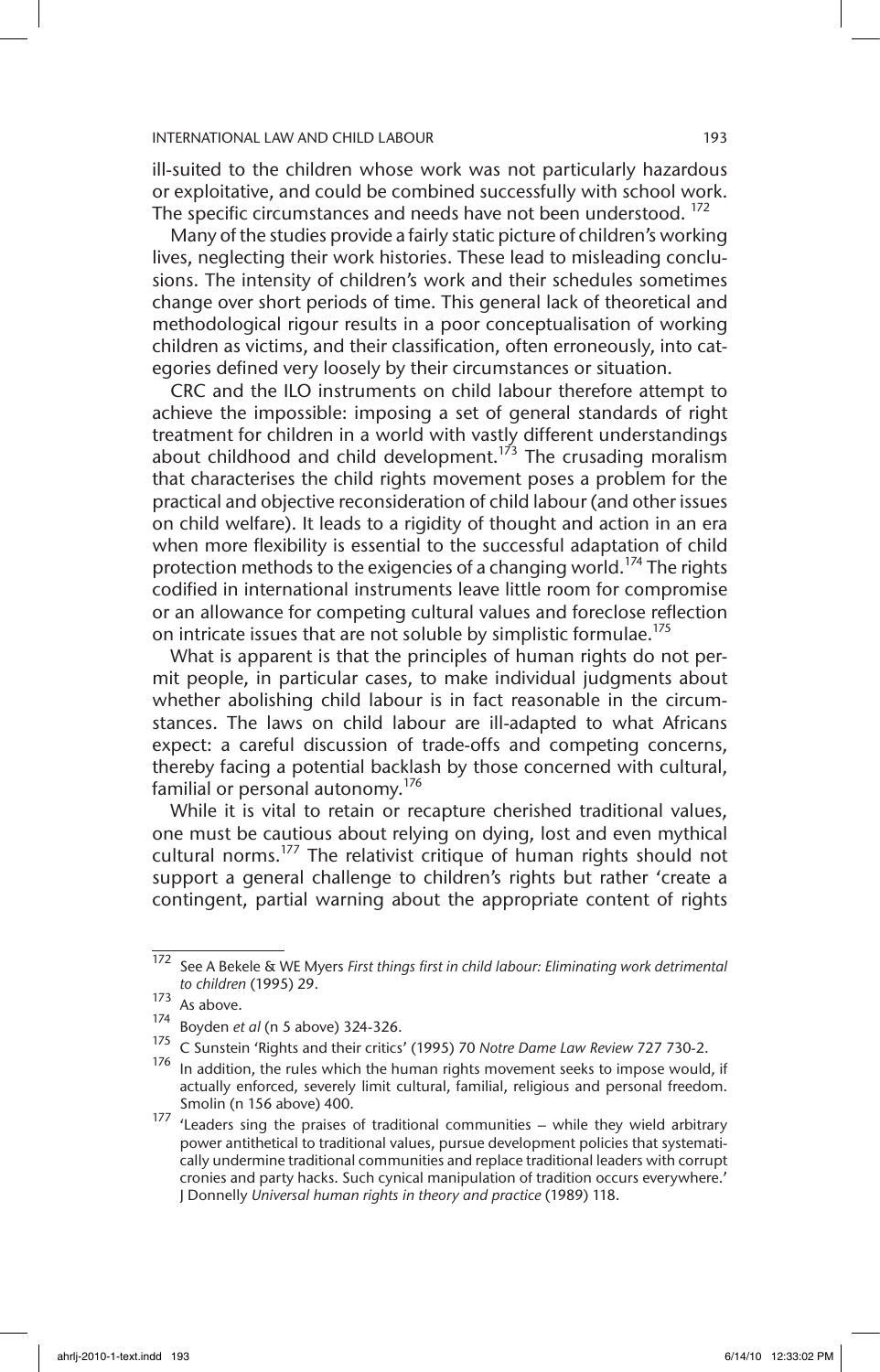and about the possibly harmful way in which certain social institutions safequard rights'.<sup>178</sup>

In short, one must always bear in mind that the absence of individual 'rights' in the African cultural context does not mean that children are systematically abused or neglected as a matter of policy. Such treatment is not deliberate. The powerful ethic of generosity towards all kinfolk, apparent in African traditional societies, assured children of nurture and protection within families. The African social and legal system does in fact assure human dignity in all material respects.<sup>179</sup>

Child labour principles, as with other human rights principles, have thus not had full effect on African society because cultural practices persist. Human rights instruments have not sought to address the tensions between their provisions and local cultures. The lack of attention to the particularities of children's situations has led to generalised and one-dimensional legal remedies that are likely to be weak or counterproductive for the children involved.<sup>180</sup>

There is a need to move beyond the narrow education, health and safety concerns of the current international child labour laws and to place a greater emphasis on discovering other protective and promotional measures to enable children to grow and develop. These measures will look at children's work, principally in terms of its impact, both negative and positive, on their welfare and development.<sup>181</sup> Instead of having a blanket prohibition of child labour, there is a need for the retention of work that builds character, initiative, and qualities of organisation, discipline and love of knowledge.

Child labour must be approached from the perspective of all the controlling sectors of children's activities, namely, the children themselves, parents, extended family, community, educators and employers. Drafters must find a common ground between all these stakeholders so there is a unity of purpose reflected in the law.

Since it has proved to be impractical to impose a 'one-size-fits-all' approach to childhood and child labour on all societies, African countries must define and stipulate remedies for child labour in accordance with their own interests and ideologies. The laws governing child work must not stand in isolation, but should be conceived and implemented to fit their social context and should work harmoniously with other lines of action in a national policy. To avoid being counter-productive, this legislation must, therefore, uphold healthy child development

<sup>178</sup> Steiner & Alston (n 100 above) 336-337.<br>179 Bonnett (n 43 above) 5

 $^{179}$  Bennett (n 43 above) 5.<br> $^{180}$  Music (n 51 above) 42

Myers (n 51 above) 42.

R Himes (ed) *Implementing the Convention on the Rights of the Child: Resource mobilisation in low-income countries* (1995) 190-191.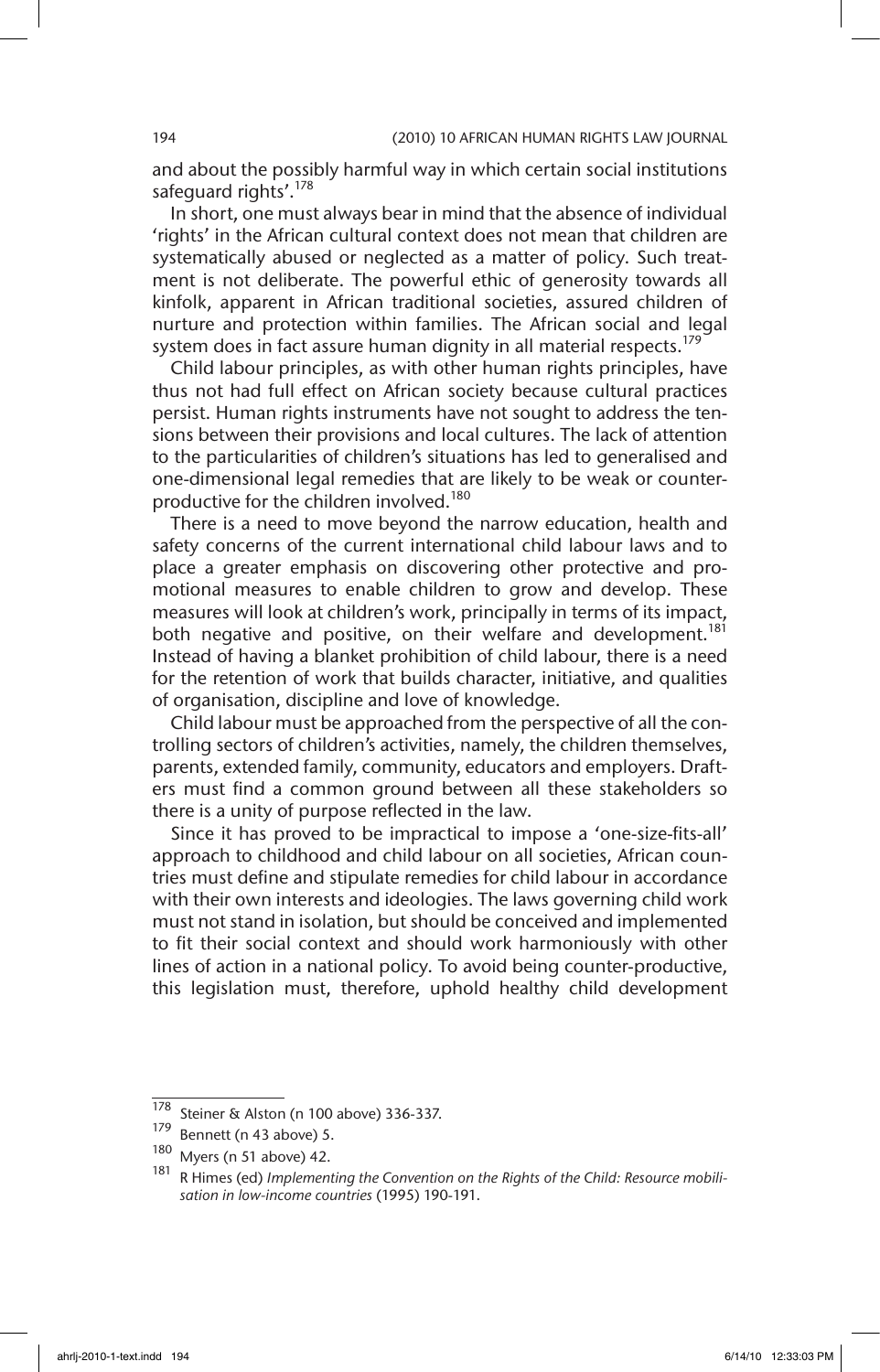processes and be supported by social, economic, and educational measures.182

Unfortunately, the imposition of these international laws based on modern economic and social practice has so far created problems, due primarily to a failure to consider sufficiently the state of development of the communities upon which they imposed or the full social and economic implications.<sup>183</sup> It is thus imperative for the law to express the collective will of the people which is neither the 'idealistic opinion of the reformer, nor the opinion of a self-centred commercialism'.<sup>184</sup> The law must not act only as an external complex of rules to which reality is subjected, but should also seek to express reality itself.<sup>185</sup>

The success of child labour laws in Africa will depend on the level of cultural legitimacy accorded to the norms contained therein.<sup>186</sup> If the law is found to be lower than the plane of public opinion, then it would be wise to consider changing it in conformity with that opinion and with certain well-defined principles.<sup>187</sup> Without wide social support, child labour laws may in fact attract hostility from the communities and the very people they are intended to protect. Where belief in the legitimacy of child labour is strong in a society, the law may actually reinforce support for the outlawed custom.<sup>188</sup> The likelihood of a rejection of the law increases where a legal system is imported from another culture or for other reasons is not accepted as a source of authority to be obeyed out of duty. It is thus imperative for the law not to be imposed from the top or by external forces, but come from the societies themselves.<sup>189</sup>

In creating children's rights norms that are suitable for Southern African societies, it is vital that we do not reinforce much of the taken

 $\overline{182}$  Eg, in Zimbabwe, the Labour Relations Regulations of Statutory Instrument 72 of 1997 and sec 10A of the Children's Act (Cap 5:06) of 2001 which regulate the work of children must be supported by policies from the Ministries of Education; Health and Child Welfare; Public Service, Labour and Social Welfare; and Youth Sports and Culture. Local government and traditional authorities must also be involved in conscientising and mobilising their respective communities in putting into effect such legal interventions.

 $183$  A St J Hannigan 'The imposition of Western law forms upon primitive societies' (1961) 4 *Comparative Studies in Society and History* 1-5.

<sup>184</sup> Hanson & Vandaele (n 4 above) 75.

 $185$  Legal systems do not float in a cultural void, free of space and time and social context, but ought to reflect what is happening in the societies they regulate. LM Friedman 'Borders: On the emerging sociology of transnational law' (1996) 32 *Stanford Journal of International Law* 65 72-75.

 $186$  T Kaime 'The Convention on the Rights of the Child and the cultural legitimacy of children's rights in Africa: Some reflections' (2005) 5 *African Human Rights Law Journal* 223.

<sup>187</sup> OR Lovejoy 'The test of effective child labor legislation' (1905) 25 *Annals of the American Academy of Political and Social Science* 45-52.

<sup>188</sup> SB Burman & BE Harrell-Bond *The imposition of law: Studies on law and social control* (1979) 16.

 $189$  As above.